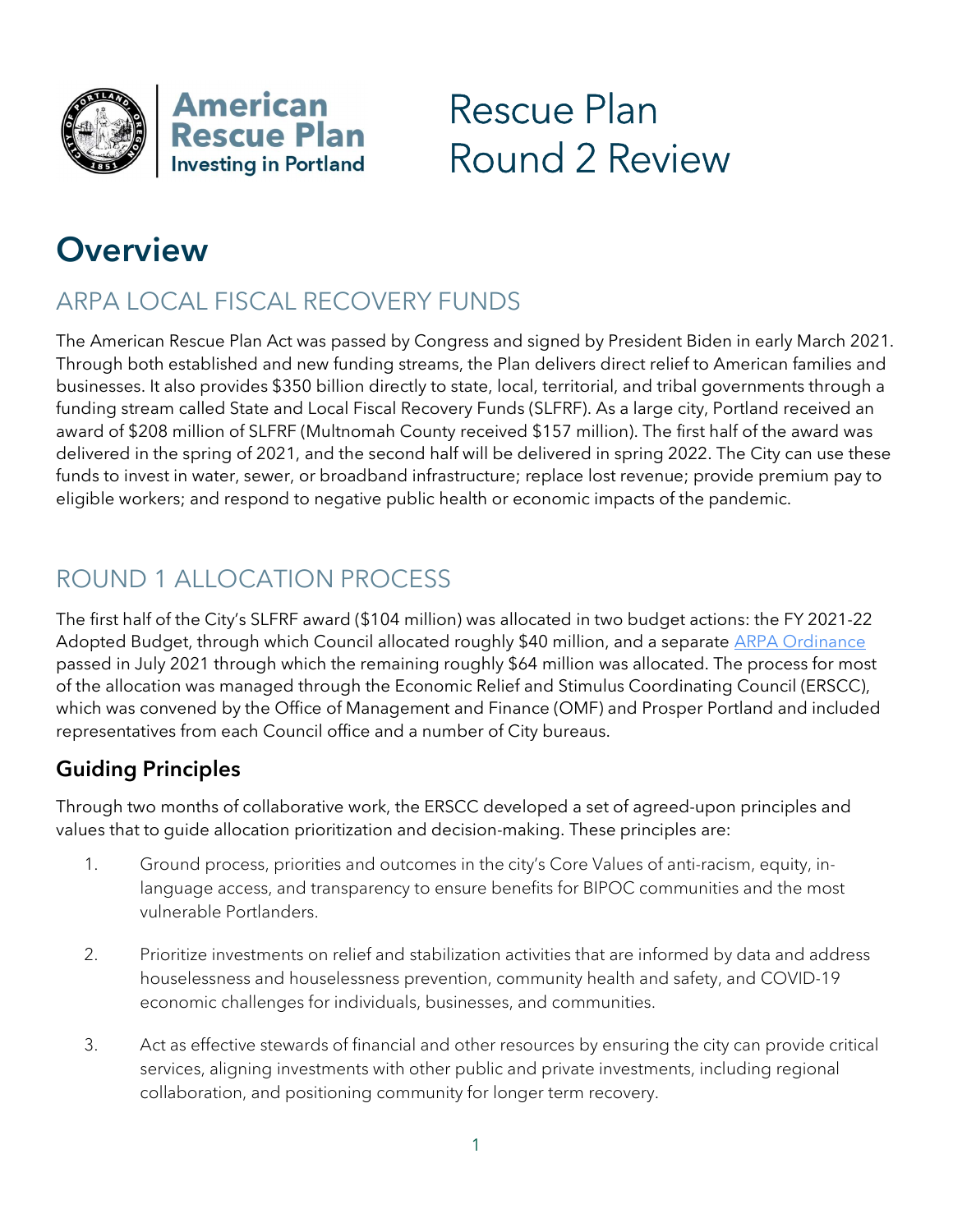#### Proposal Development and Evaluation

Over a two-month period, the ERSCC conducted a process to gather proposals from bureaus and Council offices for ARPA funding. All proposals were initially screened by participating staff for funding eligibility and alignment with Council priorities. Staff requested additional information on eligible proposals, which were then screened for equity and financial sustainability.

#### Funding Prioritization and Allocation Decision-Making

The ERSCC provided Council with data on the economic recovery that was gathered by ECONorthwest, as well as input from community through a variety of existing forums to inform the prioritization process. The process also directed bureau directors to collaborate to identify overlap between proposals and prioritize amongst them. Finally, Council staff engaged in a prioritization and scaling exercise to bring a recommended allocation package for Council consideration for the roughly \$64 million in available Round 1 resources.

# ROUND 2 ALLOCATION PROCESS

For the allocation of Round 2 resources, several members of the Council expressed an interest in aligning the allocation process with one of our budget processes. On December 15, 2021, the Mayor released budget guidance indicating his intent to include ARPA funds in his FY 2022-23 Proposed Budget. There is \$104 million of the SLFRF award remaining to be allocated. Additionally, Council can choose to consider how to allocate potential underspending of the Round 1 ARPA awards. The City Budget Office (CBO) and OMF will review underspending of Round 1 funds for projects that requested additional funds in Round 2 and provide an update to Council.

### Guiding Principles

The Mayor's ARPA guidance included the same four Council Priority Areas that apply to General Fund budget requests: Community Safety, Economic Stabilization and Recovery, Houselessness crisis, and Livability. The guidance also indicated the proposals would be prioritized based on their ability to support a bureau's performance and customer service, that all proposals should advance the City's racial and disability equity goals, and that proposals that further climate and resiliency goals would also be prioritized. Finally, the guidance included a requirement that proposals have output and outcome performance measures, and that cost per service measures could make proposals more competitive.

#### Proposal Development and Evaluation

Mayor's Guidance directed bureaus to enter Decision Packages with their Requested Budgets for any proposed ARPA spending – either additional funding for projects that already received ARPA, or new projects. In addition, CBO and OMF collaborated to collect more detailed information from proposers regarding project scopes, eligibility, equity considerations, financial sustainability, climate impacts, customer service impacts, and performance metrics.

Modelling the evaluation process on the Round 1 ERSCC process, reviewers from OMF, CBO, and the Office of Equity and Human Rights (Office of Equity) each reviewed the detailed proposals that were submitted and screened them for eligibility for ARPA resources, equity, and financial sustainability,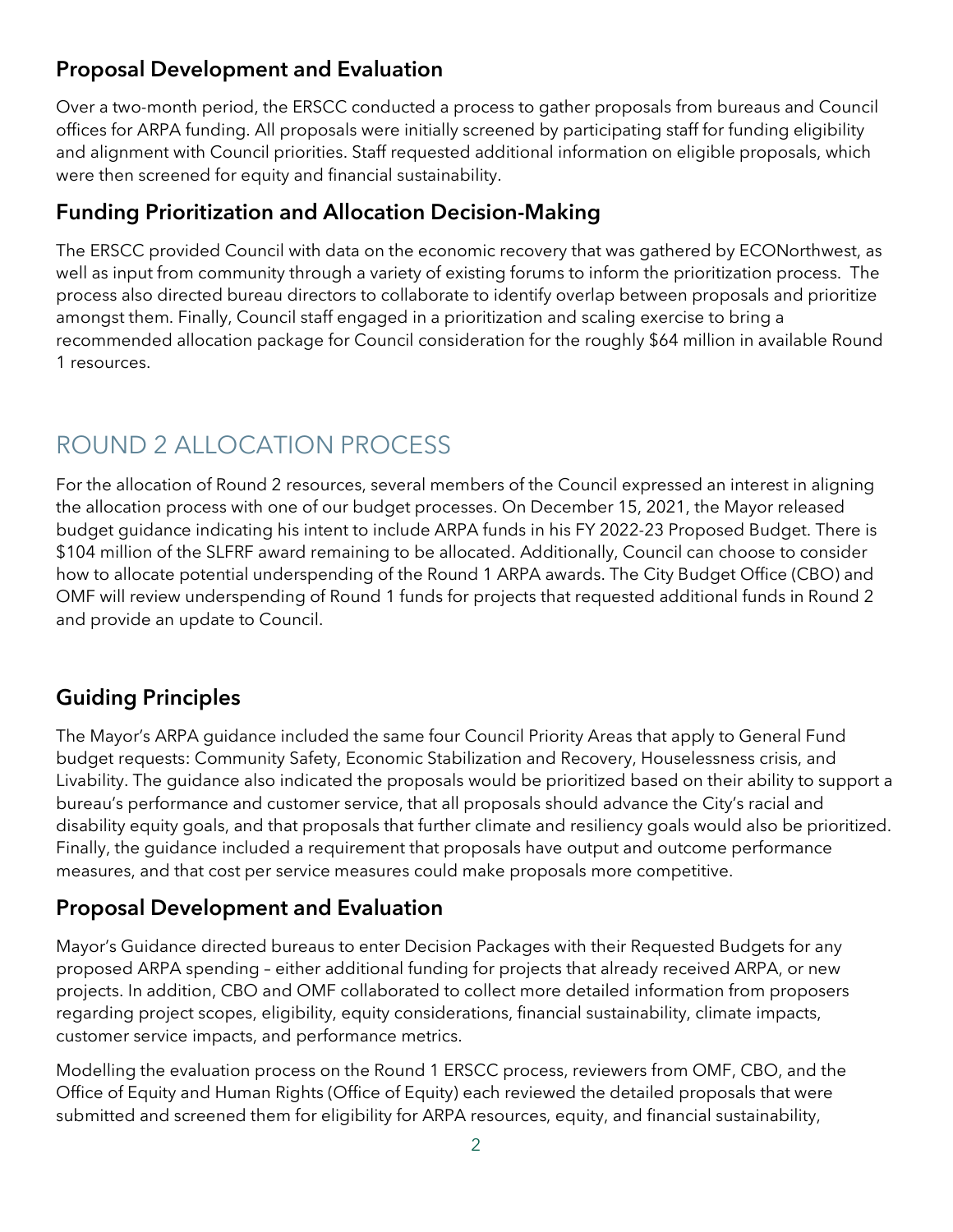respectively. Round 2 proposals also received a climate impact review from the Bureau of Planning and Sustainability (BPS). This report details the results of that screening process. All reviewer scores were pre-viewed with proposers, with the invitation to discuss and respond to questions associated with the reviews. In many cases, the reviewers changed their scores based on responses from proposers. The screening results shown here are the final results, after consultation with proposers.

#### Funding Prioritization and Allocation Decision-Making

A formal process for Council prioritization and decision-making for Round 2 resources has yet to be determined. Any new proposals should be screened by the end of March if there is a desire to evaluate the proposals for potential inclusion in the Mayor's Proposed Budget in April. While there is no requirement that Council allocate all of these resources in this budget cycle, Council should note that final FY 2022-23 allocation decisions should be made no later than early May as the Council must approve the budget on May 11th.

# Round 2 Proposals

# SUMMARY OF REQUESTS

49 Round 2 proposals were submitted, totaling \$193.7 million in requested funds. Of that, \$94.5 million was requested as additional funding for currently funded ARPA projects, while \$99.1 million was requested for new projects.



#### Figure 1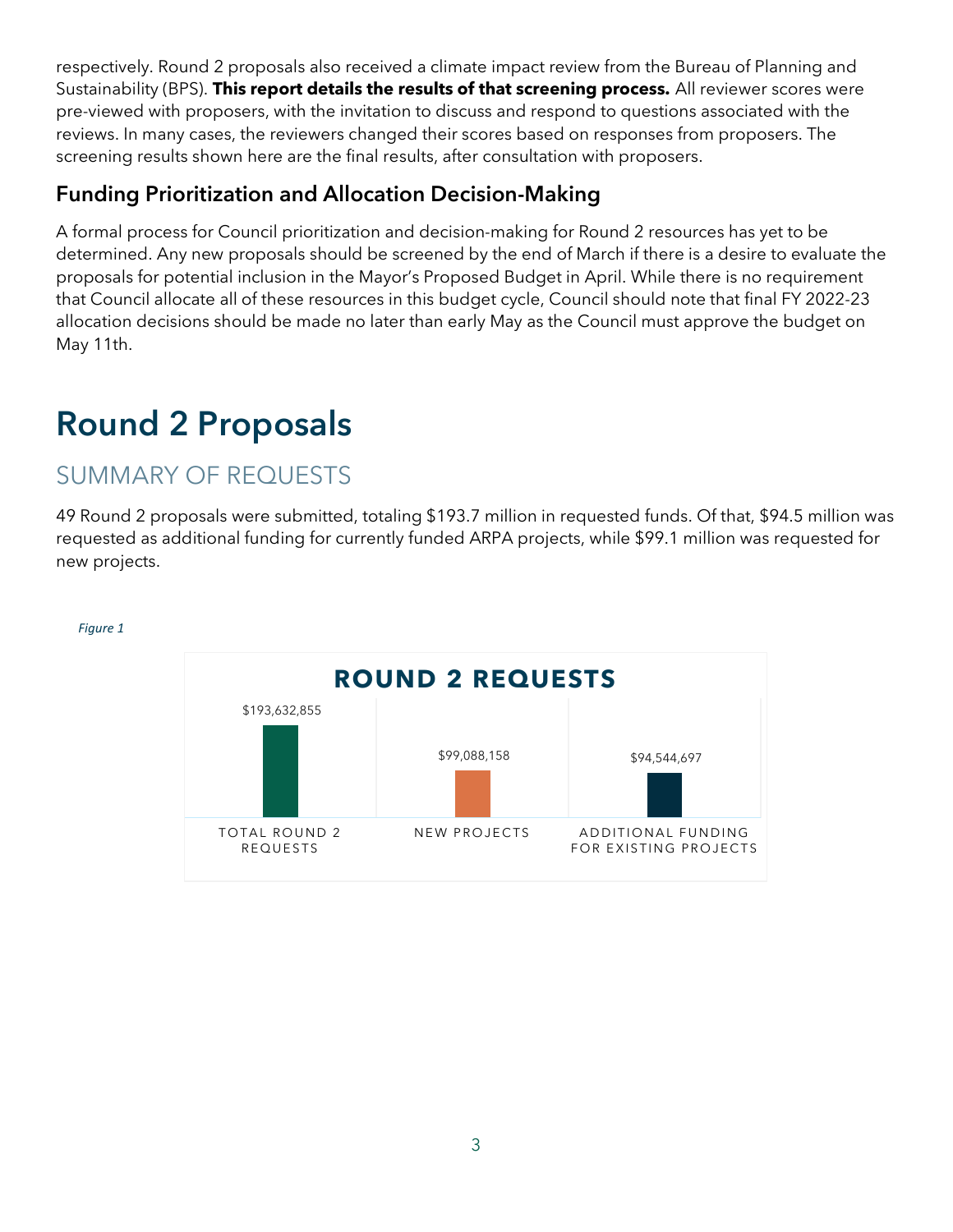Table 1 below shows which of the Round 2 proposals currently receive ARPA funding, the amount of Round 1 funding they have, and the amount they requested for Round 2 funds.

| <b>Round 2 Proposals for Existing ARPA-Funded Projects</b>   |                                                   |                                                     |
|--------------------------------------------------------------|---------------------------------------------------|-----------------------------------------------------|
|                                                              | <b>Round 1</b><br><b>Funding</b><br><b>Amount</b> | <b>Round 2</b><br><b>Amount</b><br><b>Requested</b> |
| BDS Budget Note \$8.3 Million                                | \$1,451,523                                       | \$8,300,000                                         |
| <b>CAO CSD Violence Prevention</b>                           | \$1,000,000                                       | \$2,000,000                                         |
| <b>PBOT Support for Small Businesses</b>                     | \$950,000                                         | \$950,000                                           |
| <b>PBOT Vibrant and Inclusive</b><br><b>Community Spaces</b> | \$2,590,000                                       | \$2,000,000                                         |
| <b>PBOT Healthy Business Program</b>                         | \$2,209,000                                       | \$5,125,000                                         |
| PP&R Trash Can Improvement                                   | \$425,000                                         | \$205,000                                           |
| PWB AFLOAT: Utility Debt Relief                              | \$3,100,000                                       | \$13,200,000                                        |
| <b>Prosper Portland Workforce</b>                            | \$4,000,000                                       | \$4,599,000                                         |
| Venture Portland                                             | \$530,931                                         | \$1,778,002                                         |
| <b>Streets to Stability</b>                                  | \$16,020,000                                      | \$43,339,210                                        |
| <b>JOHS Motel Shelter Strategy</b>                           | \$5,100,000                                       | \$8,261,000                                         |
| <b>ARPA Program Delivery</b>                                 | \$1,914,994                                       | \$4,787,485                                         |
| <b>Total</b>                                                 | \$39,291,448                                      | \$94,544,697                                        |

Table 1

A majority of the Round 2 proposals fall under the housing and houselessness Council priority area, followed by 30 percent addressing economic recovery. The breakdown of requests by priority area is shown in Figure 2, below.



Figure 2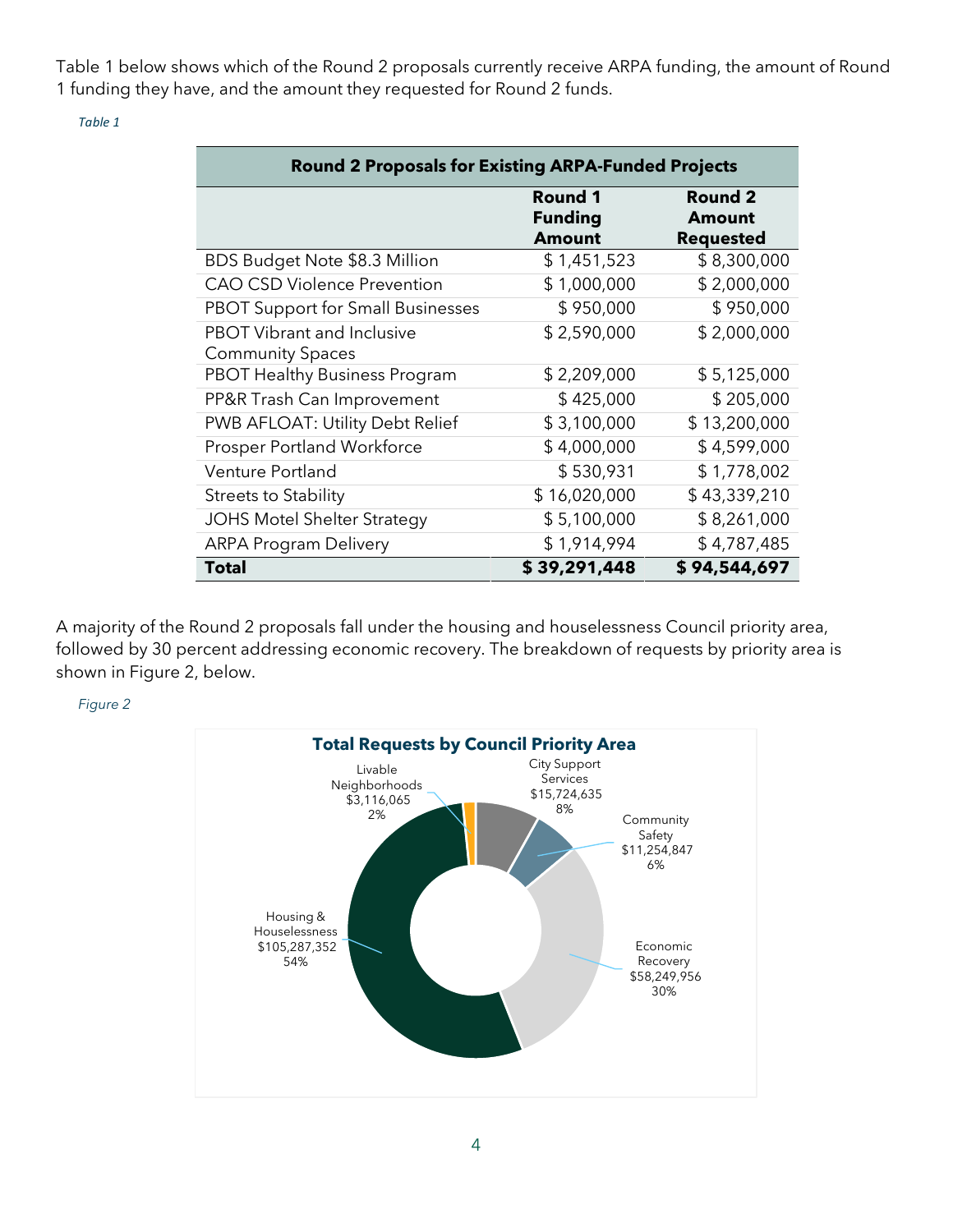A handful of large dollar requests significantly impact overall funding requests. Fourteen of the 49 requests total to \$152 million in requests, comprising 78% of total dollars requested. There are six requests each for \$10 million or greater, and – if fully funded – those six requests alone could comprise nearly the entire second round allocation. Some of these requests are scalable, which will be necessary should Council wish to fund a greater number of proposals. There are numerous proposals for relatively smaller dollar values; fourteen proposals are for less than \$500,000 and when combined these requests total \$2.95 million.



Figure 3

# SCREENING AND EVALUATION CONSIDERATIONS

#### Screening Criteria

For each of the four review areas – eligibility, equity, financial sustainability, and climate – reviewers created a stop light system for screening proposals, with different criteria for each area. The screening criteria are listed below. The Appendix provides more information on particular projects that received a "Red  $\bullet$ " or a "Yellow  $\bullet$ " in at least one category, and in some cases provides suggestions for mitigating the challenge emphasized by the color rating.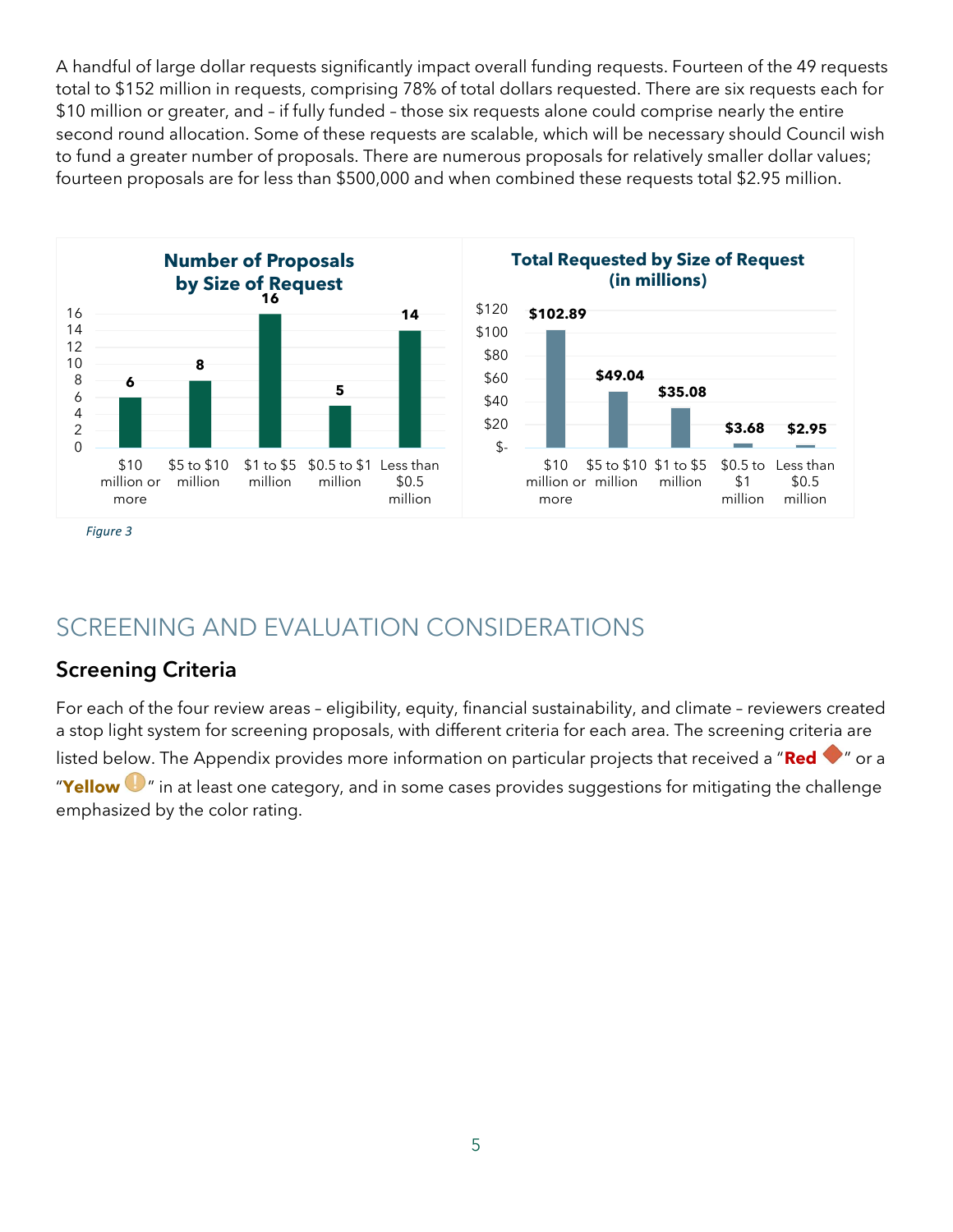#### Eligibility for ARPA Funding

| <b>Score</b>         | <b>Explanation</b>                                                                                                                                                                                                                                                                                                                                                                                              |
|----------------------|-----------------------------------------------------------------------------------------------------------------------------------------------------------------------------------------------------------------------------------------------------------------------------------------------------------------------------------------------------------------------------------------------------------------|
| Green (1)            | The project is eligible for ARPA funding. Note that the proposal form<br>asked proposers to identify an eligible "Expenditure Category" under<br>the US Treasury Guidance for ARPA. Many proposals did not provide<br>that information in the form; in those cases, additional information was<br>gathered from the proposer to assess eligibility.                                                             |
| <b>Yellow</b><br>(2) | The project is potentially eligible for ARPA. In many cases, projects<br>were Yellow because they were eligible if changes - identified in the<br>comments and in most cases minor - to the description, scope or<br>population served were made. In some cases, more information would<br>be needed to make a final determination and/or the project would<br>have to make substantial efforts to be eligible. |
| <b>Red (3)</b>       | The project is not eligible for ARPA funds as proposed. Note that all<br>projects will have to continue to work with the ARPA implementation<br>team to ensure their final scopes and implementation plans are<br>eligible.                                                                                                                                                                                     |

#### Equity

| <b>Score</b>         | <b>Explanation</b>                                                                                                                                                                                                                                                                                                                                                                                                                                                                                                  |
|----------------------|---------------------------------------------------------------------------------------------------------------------------------------------------------------------------------------------------------------------------------------------------------------------------------------------------------------------------------------------------------------------------------------------------------------------------------------------------------------------------------------------------------------------|
| Green (1)            | Indicates the proposal, as described, substantively supports equity<br>goals, centers equity, focuses on equitable outcomes, utilizes a<br>targeted universalism approach, provides some form of relief for<br>communities who have been most impacted by the pandemic, and<br>meets community priorities and needs.                                                                                                                                                                                                |
| <b>Yellow</b><br>(2) | The proposal potentially supports equity goals. However, reviewers<br>identified concerns or issues with the proposal, or the proposal does<br>not as clearly describe how the project centers equity or benefits<br>those most impacted. Yellow projects may be equitable - and<br>therefore, green - if designed and implemented in an equitable way.<br>Alternatively, they may not necessarily be equitable (neutral), or may<br>result in negative unintended consequences or impacts - and<br>therefore, red. |
| <b>Red (3)</b>       | The proposal does not advance equity goals, center equity, or<br>necessarily benefits those most impacted, OR the proposal is scoped<br>as neutral, and neither helps nor hinders equity.                                                                                                                                                                                                                                                                                                                           |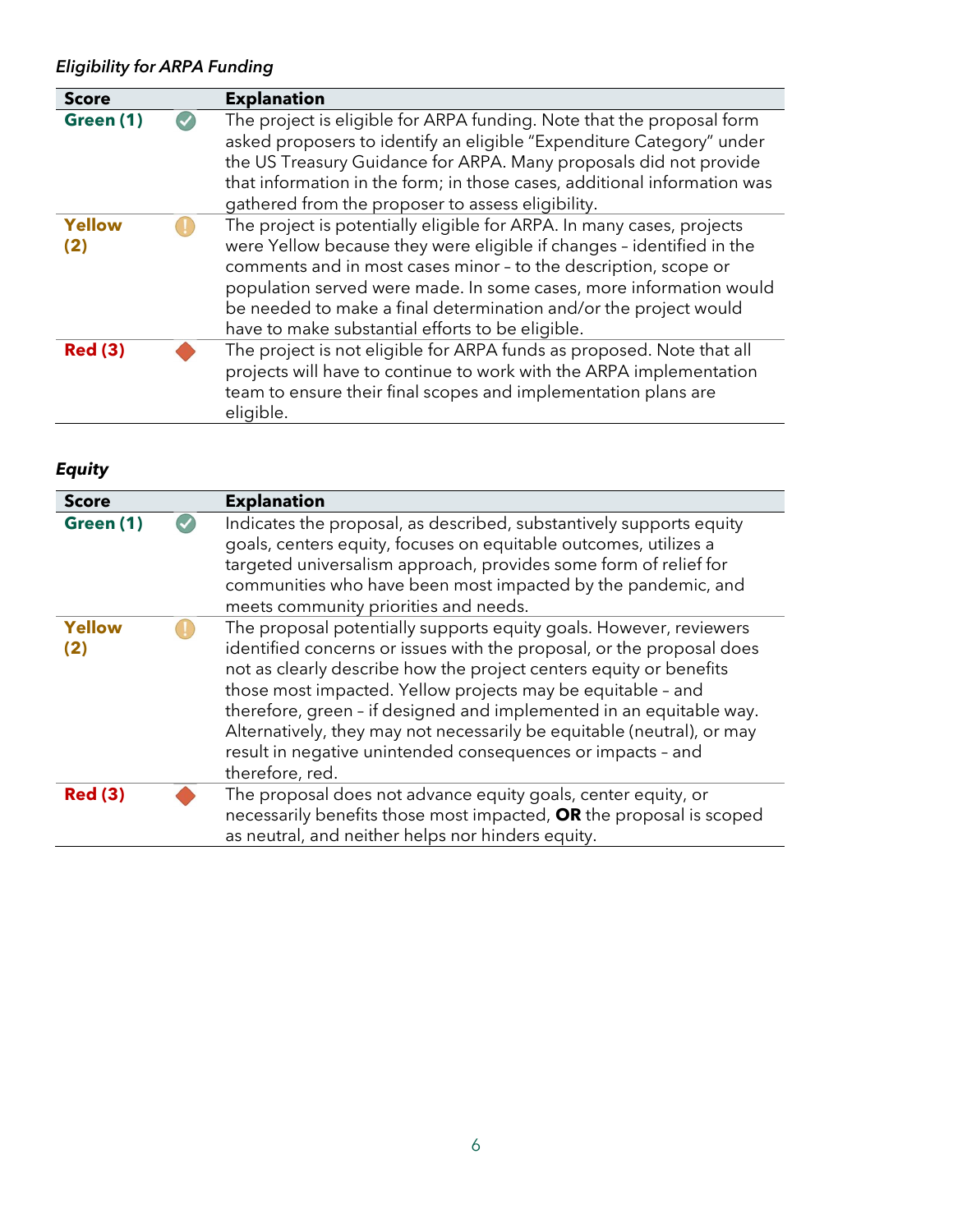#### Financial Sustainability

| <b>Score</b>         | <b>Explanation</b>                                                                                                                                                                                                                                                                                                                                                                                                                                                                                                                                                                                                                                                                       |
|----------------------|------------------------------------------------------------------------------------------------------------------------------------------------------------------------------------------------------------------------------------------------------------------------------------------------------------------------------------------------------------------------------------------------------------------------------------------------------------------------------------------------------------------------------------------------------------------------------------------------------------------------------------------------------------------------------------------|
| Green (1)            | The project as proposed is clearly a one-time expense that will not<br>develop expectations or need for continued resource; OR a successor<br>funding source has been identified and committed; OR the proposer<br>has a feasible plan and commitment to not requiring additional new<br>resources beyond the proposed ARPA resources.                                                                                                                                                                                                                                                                                                                                                   |
| <b>Yellow</b><br>(2) | The proposal is for a one-time expense that could establish the<br>expectation or need for ongoing resources, for which a funding<br>source has not been secured.                                                                                                                                                                                                                                                                                                                                                                                                                                                                                                                        |
| <b>Red (3)</b>       | The proposal is for a one-time expense that will very likely or<br>certainly lead to the expectation or need for ongoing resources, for<br>which a funding source has not been secured.                                                                                                                                                                                                                                                                                                                                                                                                                                                                                                  |
|                      | The designation of a red flag for financial sustainability does not<br>preclude Council from deciding to fund a proposal. However, in<br>funding these proposals Council should explicitly commit to ongoing<br>funding - which will likely require cuts or tradeoffs with other services -<br>or explicitly establish the expectation that the program will sunset after<br>ARPA funds expire. Agreeing to fund multiple red and yellow flagged<br>proposals without explicitly planning for the expiration of ARPA<br>resource will establish a sizable financial cliff that will create unrealistic<br>community expectations of service and instability across priority<br>services. |

#### Climate

| <b>Score</b>   | <b>Explanation</b>                                                   |
|----------------|----------------------------------------------------------------------|
| Green (1)      | The project stood out as an opportunity to move the needle on        |
|                | climate goals compared to the other proposals.                       |
| Yellow         | The project supports the City's climate goals in some small way.     |
| (2)            |                                                                      |
| <b>Red (3)</b> | The project negatively impacts progress on the City's climate goals. |
| Grey (4)       | The project neither helps nor hinders climate goals.                 |

#### Other Information & Considerations

In addition to the screened criteria, reviewers encourage Council to consider the following proposal features when making allocation decisions:

#### Project Feasibility and Implementation Timeliness

In addition to eligibility requirements, technical limitations of Rescue Plan funds can significantly impact project implementation. Those limitations were a major challenge for some Round 1 projects and took time to resolve. OMF does not anticipate the same degree of complexity in Round 2 because the US Treasury's Final Rule - published in January 2022 - clarified some of the limitations on ARPA-funded projects. Additionally, the Round 2 process was intended to generate well-scoped proposals and enable OMF to identify challenges earlier in implementation. However, some proposals are likely positioned to be more expeditiously implemented than others. If Council has concerns or questions about the feasibility of quickly implementing Round 2 proposals, OMF can conduct a feasibility screen to inform Council's deliberations.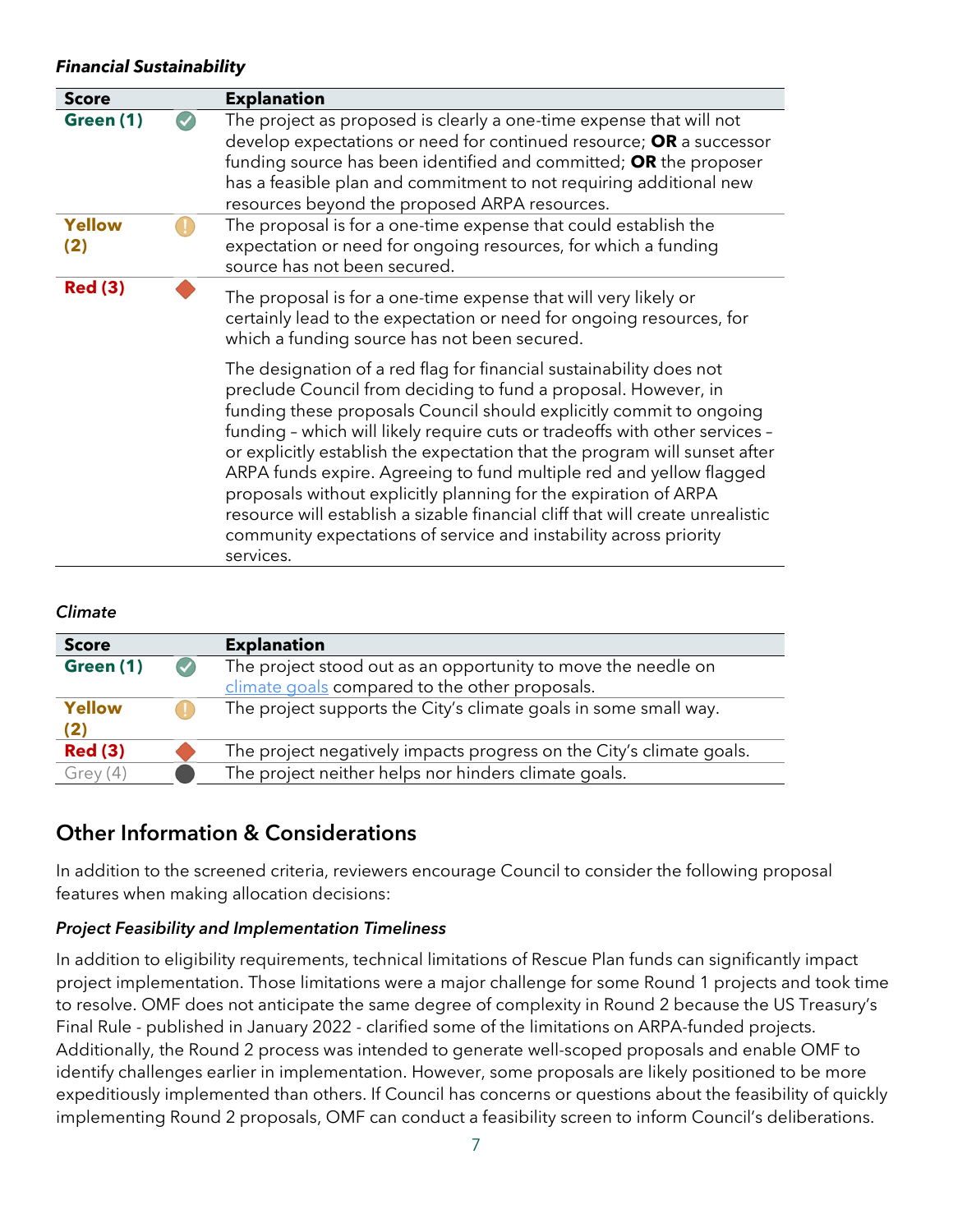#### Allocation Timing

Council might also want to consider the timeline with which they would like to make decisions around the remaining ARPA resources. All ARPA funds must be obligated by December 31, 2024 and expended by December 31, 2026. In addition, it takes time for new projects to be able to begin obligating funds. That said, it is possible to reserve funds to allocate later. Reserving some funds allows flexibility to address priorities or needs that arise after this budget process. However, it would require not funding proposals currently on the table and reduce the amount of time available to spend the funds. It is worth noting that some of the Round 2 proposals are requesting multiple years of funding to cover costs through the obligation deadline of 2024.

#### Ongoing Funding Options

Over the past eight months, Council has allocated over \$160 million in one-time ARPA and one-time General Fund resources. A number of these one-time allocations have funded programs that are ongoing in nature or will create an expectation among community members that there will be some level of ongoing funding. Indeed, a number of one-time requests funded in the past eight months are requesting additional General Fund or ARPA requests this budget cycle. The financial sustainability review of the Round 2 ARPA proposals is intended to highlight for Council where allocating additional one-time funding could add to this fiscal cliff. Cursory CBO review reveals that the Round 2 proposals could generate an expectation or desire for over \$48 million in ongoing resources following the sunset of ARPA funds in 2024. In addition, a number of proposals could lead to an expectation or desire for future funding, the amount of which has not been identified. CBO has provided additional information on these concerns, as well as options to mitigate risk, in the Appendix. As Council decides how to prioritize the ARPA resources, it is critical to consider the options for funding any ongoing priorities. During the Council Work Session on March 14<sup>th</sup>, CBO and OMF will present information on revenues returning to the General Fund as a result of expiring TIF districts.

#### Customer Service Impacts and Performance Metrics

In addition to information screened by reviewers, proposers provided information on how the proposals could improve the bureau's customer service and provided the proposed project performance metrics. This information was not part of the screening process and is not summarized in this report; however, the Attached PDF document contains the full proposals by bureau for Council to consult while prioritizing possible ARPA investments. The review team can provide additional proposal information and analysis as requested by the Council.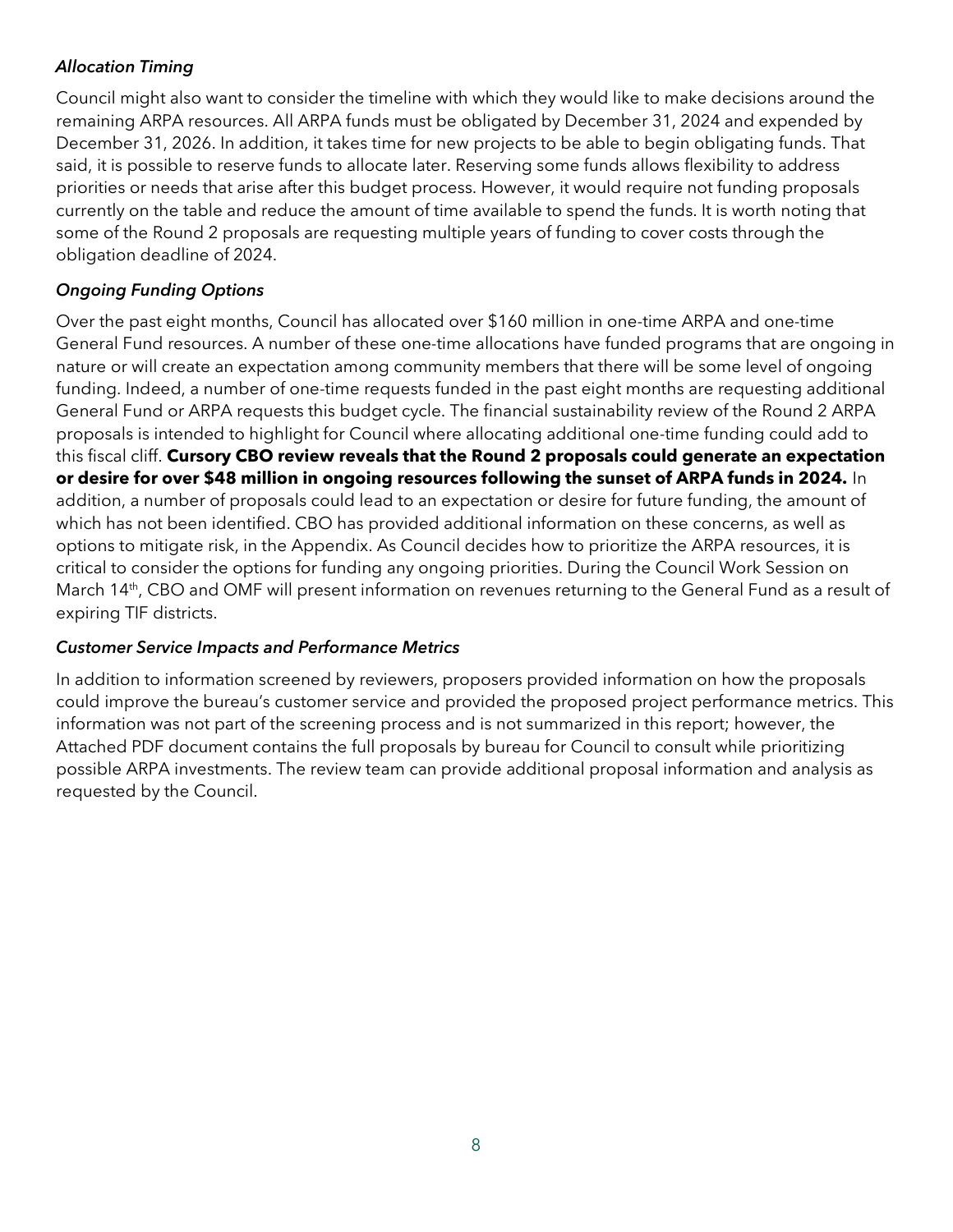# EVALUATION FINDINGS

#### Summary of Screening Results

The following table shows the screening results for each proposal, by bureau, along with the amount requested.

| Proposal                                                                        | <b>Requested</b><br><b>Amount</b> | <b>Eligibility</b> | <b>Equity</b> | <b>Financial</b><br>Sustain-<br>ability | <b>Climate</b> |
|---------------------------------------------------------------------------------|-----------------------------------|--------------------|---------------|-----------------------------------------|----------------|
| <b>City Support Services</b>                                                    | 15,724,635                        |                    |               |                                         |                |
| <b>BHR Health Software</b>                                                      | 85,000                            | $\bigcirc$         |               |                                         | $\bigcirc$     |
| <b>BHR Mental Health Program Mgr</b>                                            | 175,750                           | $\bigcirc$         | $\bigcirc$    | ♦                                       | $\bigcirc$     |
| <b>BPS Smart City Data Governance</b>                                           | 280,000                           | $\bigcirc$         | $\bigcirc$    | $\bigcirc$                              | $\bigcirc$     |
| BRFS Bonding and Technical Assistance Program                                   | 1,185,000                         | $\bigcirc$         | $\bigcirc$    | $\blacklozenge$                         | $\bigcirc$     |
| <b>BRFS Construction Contract Support</b>                                       | 2,000,000                         | $\bigcirc$         |               | $\bigcirc$                              | $\bigcirc$     |
| BTS Business Intelligence and Data Visualization system<br>build                | 1,061,400                         | $\bigcirc$         | $\bigcirc$    |                                         | $\bigcirc$     |
| <b>CAO Facilities Change Management</b>                                         | 100,000                           | $\bigcirc$         | $\bigcirc$    | $\bigcirc$                              | $\bigcirc$     |
| CAO Hearings Office Revenue Loss                                                | 50,000                            | $\bigcirc$         | $\bigcirc$    | $\textcircled{\small{1}}$               | $\bigcirc$     |
| <b>CAO Ventilation Upgrades</b>                                                 | 1,000,000                         | $\bigcirc$         | $\bigcirc$    | $\bigcirc$                              | $\bigcirc$     |
| City Vaccine Program                                                            | 5,000,000                         | $\bigcirc$         | $\bigcirc$    | $\bigcirc$                              | $\bigcirc$     |
| Program Delivery                                                                | 4,787,485                         | $\bigcirc$         | $\bigcirc$    | $\bigcirc$                              | $\bigcirc$     |
| <b>Community Safety</b>                                                         | 11,254,847                        |                    |               |                                         |                |
| BOEC Decrease Call Wait Times via Coaching Premium                              | 322,000                           | $\blacklozenge$    |               | ♦                                       | $\bigcirc$     |
| <b>CAO CSD AYCO Dream Center</b>                                                | 500,000                           | $\bigodot$         | $\bigcirc$    | $\bigcirc$                              | $\bigcirc$     |
| CAO CSD Crisis Response Fund                                                    | 1,000,000                         | $\bigcirc$         | $\bigcirc$    | $\bigcirc$                              | $\bigcirc$     |
| <b>CAO CSD Violence Prevention</b>                                              | 2,000,000                         | $\bigcirc$         | $\bigcirc$    | $\blacklozenge$                         | $\bigcirc$     |
| CAO CSD Wildland Fire Coordinator                                               | 308,041                           | $\bigcirc$         | $\bigcirc$    | $\textcircled{\small{1}}$               | $\bigcirc$     |
| <b>OVP Gun Violence Prevention</b>                                              | 5,369,806                         | $\bigcirc$         | $\bigcirc$    |                                         | $\bigcirc$     |
| PP&R Community Safety Capacity                                                  | 1,755,000                         | $\bigcirc$         | $\bigcirc$    |                                         | $\bigcirc$     |
| <b>Economic Recovery</b>                                                        | 58,249,956                        |                    |               |                                         |                |
| BDS Budget Note \$8.3 Million                                                   | 8,300,000                         | $\bigcirc$         |               |                                         |                |
| <b>BES Brownfields</b>                                                          | 1,000,000                         | $\bigcirc$         | $\bigcirc$    | $\bigcirc$                              | $\bigcirc$     |
| <b>BES CEIC Cleanup Program</b>                                                 | 25,000                            | $\bigcirc$         | $\bigcirc$    | $\bigcirc$                              | $\bigcirc$     |
| BES Green Workforce Opportunities Program                                       | 300,000                           | $\bigcirc$         | $\bigcirc$    | $\bigcirc$                              | $\bigcirc$     |
| BPS Food Cart Recovery and Growth                                               | 600,000                           | $\bigcirc$         | $\bigcirc$    | $\bigcirc$                              | $\bigcirc$     |
| BPS RIP Implementation: Anti-Predatory Homeownership<br>Assistance Program      | 650,000                           | $\bigcirc$         | $\bigcirc$    | $\bigodot$                              | $\bigcirc$     |
| <b>BPS Solid Waste Fund Recovery</b>                                            | 476,000                           | $\bigcirc$         | $\bigcirc$    | $\bigcirc$                              | $\bigcirc$     |
| BPS Unite Oregon Climate Resilience Hub                                         | 975,000                           | $\odot$            | $\bigcirc$    | $\bigcirc$                              | $\bigcirc$     |
| OCT Digital Literacy Capacity Building for BIPOC Small<br><b>Business Pilot</b> | 120,000                           | $\bigodot$         | $\bigcirc$    | $\bigcirc$                              | $\bigcirc$     |
| PBEM COAD Coordinator                                                           | 151,954                           | $\bigcirc$         | $\bigodot$    | $\bigcirc$                              | $\bigcirc$     |
| PBOT 82nd Ave Wealth Building                                                   | 1,500,000                         | $\bigcirc$         | $\bigcirc$    | $\bigcirc$                              | $\bigcirc$     |
| PBOT Healthy Business Program                                                   | 5,125,000                         | $\bigcirc$         | $\bigcirc$    | $\mathbb O$                             | $\bigcirc$     |
| <b>PBOT Support for Small Businesses</b>                                        | 950,000                           | $\bigcirc$         | $\bigcirc$    |                                         | $\bigcirc$     |
| PBOT Vibrant and Inclusive Community Spaces                                     | 2,000,000                         | $\bigcirc$         | $\bigcirc$    | $\bullet$                               | $\bigcirc$     |
| (continued on next page)                                                        |                                   |                    |               |                                         |                |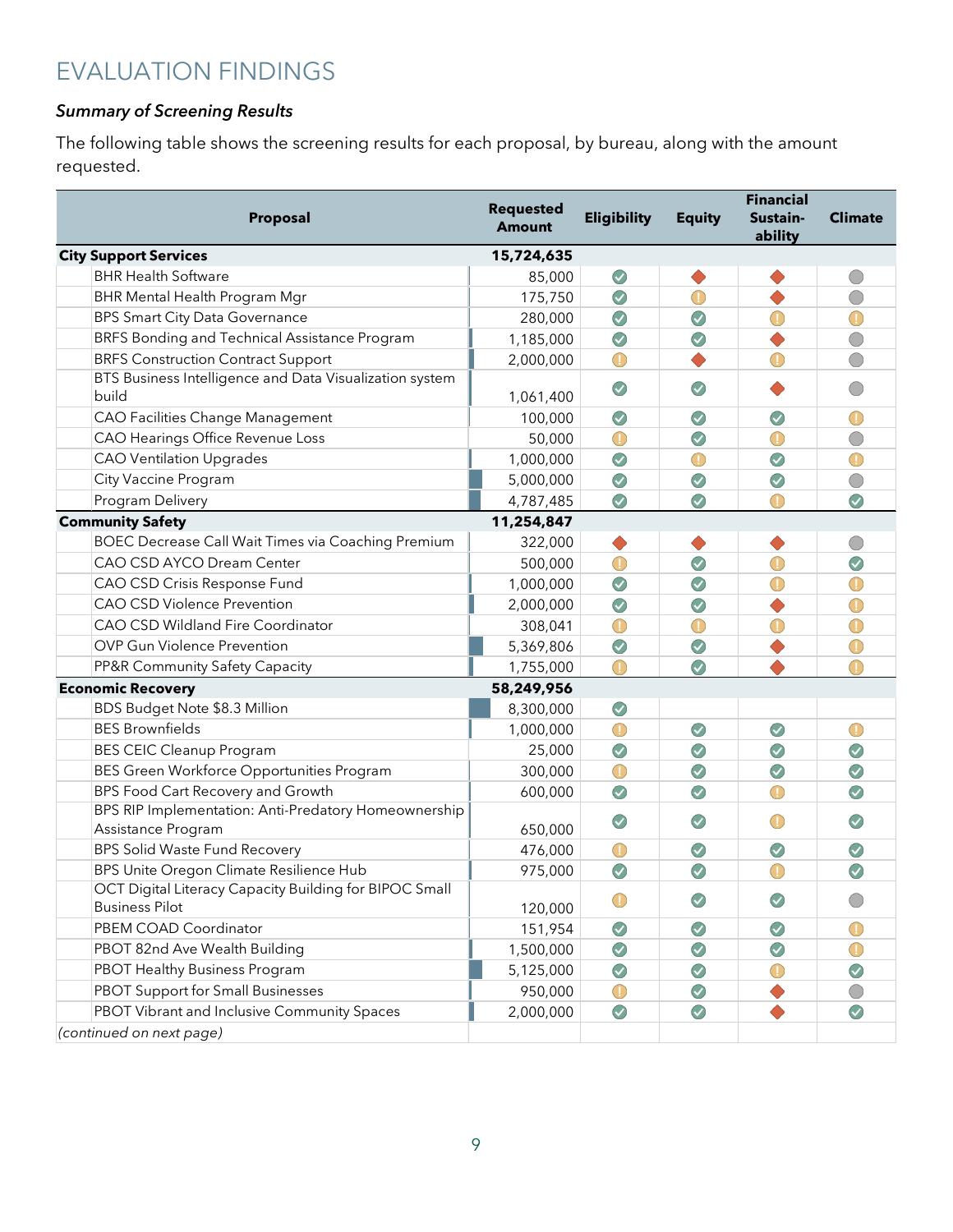| Proposal                                         | <b>Requested</b><br><b>Amount</b> | <b>Eligibility</b> | <b>Equity</b> | <b>Financial</b><br>Sustain-<br>ability | <b>Climate</b>                                |
|--------------------------------------------------|-----------------------------------|--------------------|---------------|-----------------------------------------|-----------------------------------------------|
| (continued from last page)                       |                                   |                    |               |                                         |                                               |
| <b>Prosper Commercial Activations</b>            | 4,500,000                         | $\bigcirc$         | $\bigodot$    | $\odot$                                 | $(\top)$                                      |
| Prosper East Portland Equitable Development      | 2,000,000                         | $\bigcirc$         | $\bigodot$    | $\bigodot$                              | $\bigcirc$                                    |
| <b>Prosper Small Business Stabilization</b>      | 10,000,000                        | $\bigodot$         | $\bigcirc$    | $\bigcirc$                              | $\bigcirc$                                    |
| Prosper Venture Portland                         | 1,778,002                         | $\bigodot$         | $\odot$       |                                         |                                               |
| Prosper Workforce                                | 4,599,000                         | $\bigcirc$         | $\bigodot$    | $\bigcirc$                              | $\bigcirc$                                    |
| PWB AFLOAT: Utility Debt Relief                  | 13,200,000                        | $\bigcirc$         | $\bigodot$    | $\bigcirc$                              | $\bigcirc$                                    |
| <b>Housing &amp; Houselessness</b>               | 105,287,352                       |                    |               |                                         |                                               |
| JOHS Motel Shelter Strategy                      | 8,261,000                         | $\bigcirc$         | $\bigodot$    |                                         |                                               |
| PHB 82nd Avenue Anti-displacement                | 5,350,000                         | $\bigcirc$         | $\odot$       | $\bigcirc$                              | $\bigcirc$                                    |
| PHB BIPOC Homeownership                          | 5,750,000                         | $\bigcirc$         | $\bigcirc$    | $\bigcirc$                              | $\bigcirc$                                    |
| PHB Expanded Expungement Clinics                 | 352,500                           | $\bigcirc$         |               |                                         |                                               |
| PHB Land Banking for Affordable Housing          | 16,000,000                        | $\bigcirc$         | $\odot$       | $\left( \rule{0pt}{10pt}\right)$        | $\bigcirc$                                    |
| PHB Preservation of Currently Affordable Housing | 10,350,000                        | $\bigcirc$         | $\bigodot$    | $\bigodot$                              | $\bigcirc$                                    |
| PPR Mt Scott Community Center Roof               | 10,000,000                        | $\bigcirc$         | $\bigcirc$    | $\bigcirc$                              | $\bigcirc$                                    |
| PSR Expansion 24/7 (3 of 3)                      | 5,884,642                         | $\bigcirc$         | $\bigodot$    |                                         | $\left( \begin{array}{c} \end{array} \right)$ |
| <b>Streets to Stability</b>                      | 43,339,210                        | $\bigcirc$         | $\bigodot$    | $\mathbb D$                             | $\bigcirc$                                    |
| Livable Neighborhoods                            | 3,116,065                         |                    |               |                                         |                                               |
| PP&R Plant Trees in Priority Neighborhoods       | 2,911,065                         | $\bigcirc$         | $\bigcirc$    | $\bigcirc$                              | $\odot$                                       |
| PP&R Trash Can Improvement                       | 205,000                           | $\bigcirc$         | $\bigodot$    | $\bigodot$                              | $\bigcirc$                                    |
| <b>Grand Total</b>                               | 193,632,855                       |                    |               |                                         |                                               |

# OTHER REQUESTS

#### Community Proposals

In addition to the requests discussed in this report, there is interest in having a process through which community members propose needs or projects that could potentially be funded by ARPA. Council can choose to invite additional proposals to those that have been submitted, and they can be screened in a similar way to those in this report. To be included in the FY 2022-23 budget process, any additional proposals would have to be screened by the **end of March** for inclusion in the Mayor's Proposed Budget. Alternatively, Council can choose to identify an amount that would be available to allocate to community proposals after the conclusion of the FY 2022-23 budget process.

#### Bureau of Development Services ARPA Funding Budget Note

During Round 1 of the ARPA allocation process, Council adopted a budget note titled "Sustaining Development Services Capacity to Promote Economic Recovery," which directed OMF, Bureau of Revenue and Financial Service (BRFS) to "earmark \$8.3 million in second tranche federal stimulus ARPA resources to prevent immediate layoffs, delay potential layoffs, and sustain current service levels within the Bureau of Development Services." Further, it stated that BRFS would "review the Bureau of Development Services' updated five-year financial forecast. If the forecast remains the same or worse than the five-year forecast presented during FY 2021-22 budget development, \$8.3 million in ARPA resources shall be allocated to backfill bureau revenue loss as eligible under Treasury guidance. If the Development Services forecast has improved from its current 2021 state and the bureau is not proposing layoffs during FY 2022-23 budget development, Council may choose to allocate up to \$8.3 million in ARPA resources in consideration of other priority needs for the federal resources."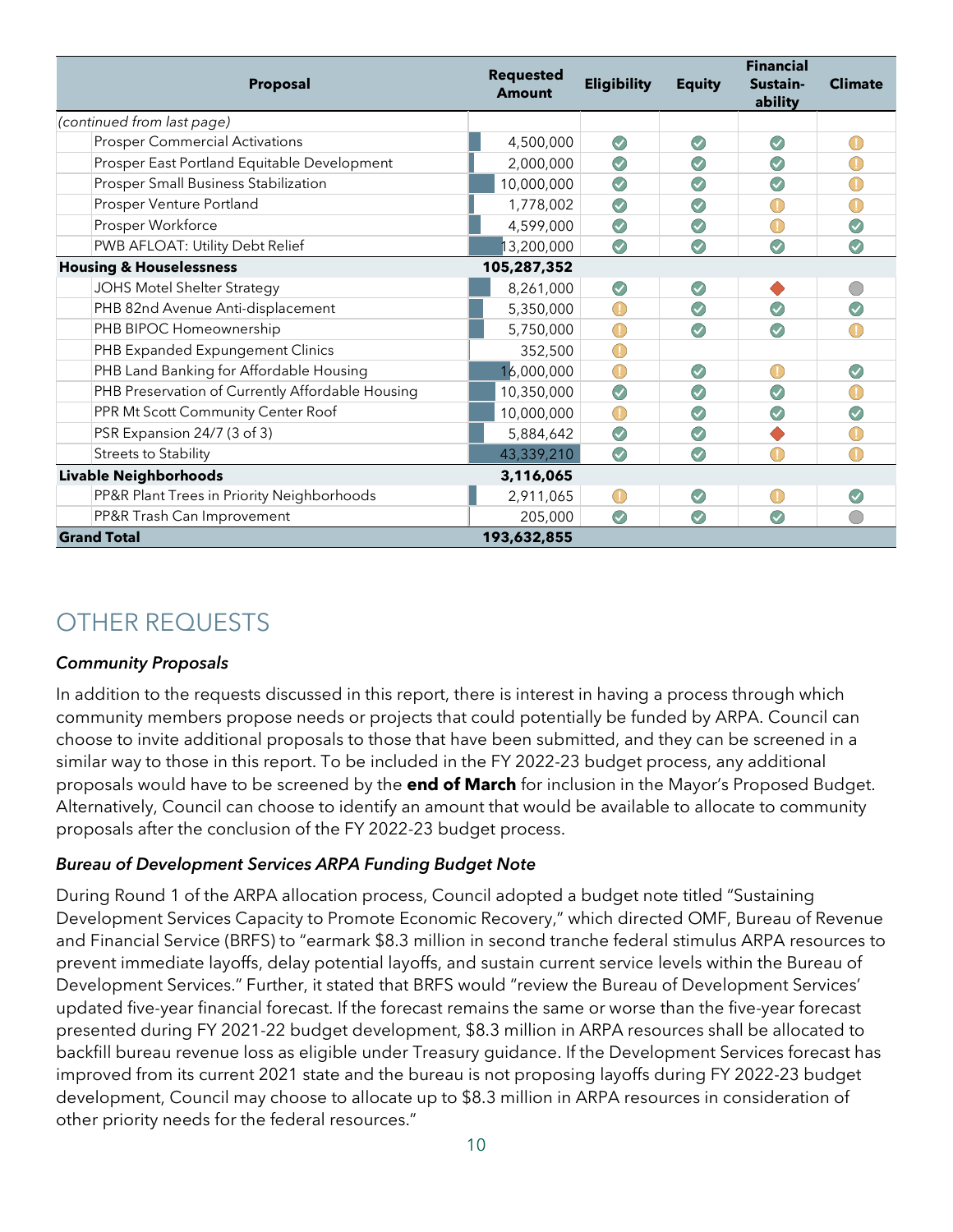Per the budget note, BDS was not required to provide additional information with their request for resources beyond their financial plan. BRFS has reviewed BDS' updated Financial Forecast and determined that it has improved from its 2021 state, and that the bureau is not proposing layoffs. As such, funding will not be automatically dispersed to the bureau, but the Council may still consider allocating resources to support BDS' services and request. The bureau is requesting additional staffing to maintain its service levels amid an expected increase in activity, which aligns with Council goals related to economic recovery.

In order to allow the Council to consider BDS' request for resources in tandem with other requests, the bureau has been asked to complete the Round 2 ARPA proposal form. As a new proposal, the bureau may decide to ask for a different level of resources than the originally earmarked \$8.3 million. Given the timing of BRFS' review, this new ARPA proposal was not available for inclusion in this report and will be forwarded to Council separately.

#### General Fund Requests

In addition to the ARPA requests included in this report, CBO notes that there are constrained one-time General Fund resources available for FY 2022-23, and the General Fund requests far exceeded the available resource. As a result, there are some General Fund Decision Packages that are strongly aligned with Council's priorities but are not being recommended for funding in FY 2022-23. Some of those proposals may be eligible for ARPA funding, should Council be open to considering them. At Council's request, reviewers could screen these or other requests.

| <b>Bureau</b>         | <b>General Fund Decision Package</b>                          | <b>Amount &amp; FTE</b> |
|-----------------------|---------------------------------------------------------------|-------------------------|
| Bureau of Development |                                                               | \$134,749               |
| <b>Services</b>       | <b>Tenant Health &amp; Rental Housing Safety</b><br>$(1$ FTE) |                         |

This decision package requests \$134,749 in one-time General Fund monies to support the addition of a 1.0 FTE Office Support Specialist II position within the BDS Neighborhood Inspections Program as well as engage a consultant to identify community priorities and support for changes to promote equity within program operations and relevant regulatory code. The Neighborhood Inspections program provides critical property compliance inspections, responding to a wide variety of housing and building conditions. The program focuses on public health and safety issues Citywide. The backbone and support for this work lies with the administrative team managing the legal notices, billing, case and permit set-ups, and most importantly customer service for all the residents and property owners across Portland. This package aligns with Council's shared priority area of 'livability' by providing additional support for teams focused on improving living conditions Citywide.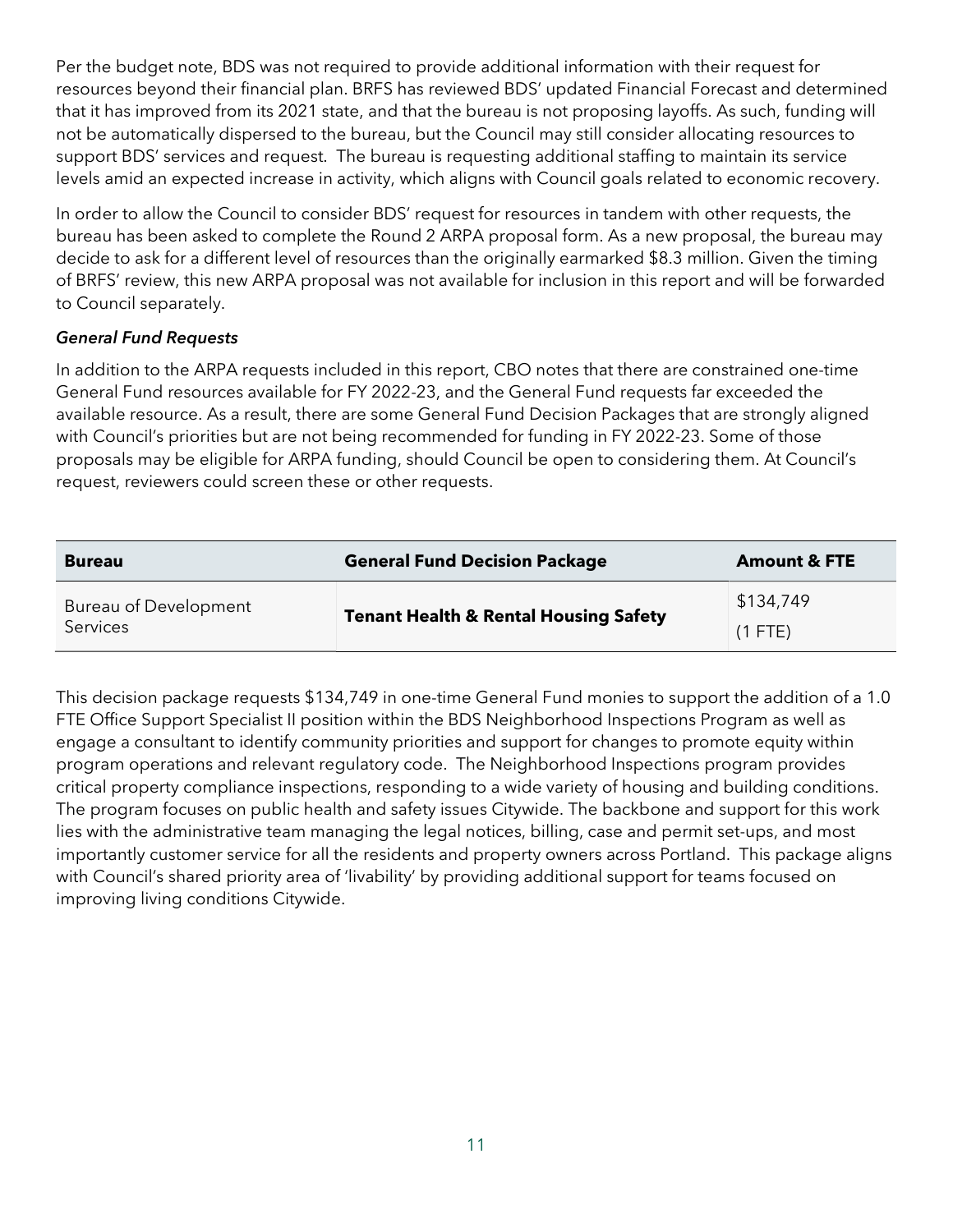| <b>Bureau</b>                            | <b>General Fund Decision Package</b>                      | <b>Amount &amp; FTE</b> |
|------------------------------------------|-----------------------------------------------------------|-------------------------|
| Bureau of Development<br><b>Services</b> | <b>Neighborhood Inspections Program</b><br><b>Support</b> | \$1,200,000             |

This decision package requests \$1.2 million in one-time General Fund monies necessary to maintain service delivery and continuity of operations of the Neighborhood Inspections Program. Funding this request mitigates the projected FY 2022-23 reserve draw, brings the program to cost recovery, and allows the bureau to maintain staffing levels to serve the community through the multiple emergencies disproportionately impacting our most vulnerable community members. This package aligns with Council's shared priorities of 'livability' and 'shared economic recovery' by providing funding necessary to maintain service delivery and continuity of operations for a program focused on improving living conditions Citywide.

| <b>Bureau</b>    | <b>General Fund Decision Package</b>                                                                              | <b>Amount &amp; FTE</b> |
|------------------|-------------------------------------------------------------------------------------------------------------------|-------------------------|
| Prosper Portland | <b>Neighborhood Prosperity Network and</b><br><b>Old Town Chinatown-Maintain Current</b><br><b>Service Levels</b> | \$435,000               |

The Neighborhood Prosperity Network (NPN) is a signature placed-based community economic development program administered by Prosper Portland. The NPN network includes Cully Blvd Alliance, Division-Midway Alliance, Historic Parkrose, Jade District, Our 42nd Avenue District, Rosewood Initiative and St. Johns Center for Opportunity. This program supports social equity-focused community economic development and is led by members of the respective communities. Through grants, training, and support from Prosper Portland, each organization is responsible for planning and implementing initiatives and projects that deliver on community-defined economic priorities in the district. Due to the strength of the community relationships, districts have been successful in growing support over the past ten years, to implement various City priorities targeting disadvantaged populations.

With the formation of the six Neighborhood Prosperity Initiative (NPI) districts, the City of Portland and Multnomah County agreed to provide their portion of resources generated by tax increment shared revenue from these districts as operating grants to help support the districts. Each overlapping taxing jurisdiction including the City of Portland and Multnomah County received tax increment shared revenue from the six districts. As values grew in the six tax increment districts, a portion of tax increment revenues were increasingly "shared" and in turn provided as operating grants from the City and County back to the six NPI districts. However, as the six tax increment districts reach maximum indebtedness, these agreements expire. Shared revenue is no longer available for most of the districts starting in FY 2022-23. These funds have supported most of the district's programming, while the Prosper Portland General Fund has provided foundational administration support. The average amount of funding per year for each district is about \$80,000. This add package is a one-year budget request to sustain current service levels to these priority communities. During the next fiscal year Prosper Portland staff will work with these micro-districts and their communities to assess their longer-term business plans.

In addition to the NPN request, this package would continue funding for the Old Town Community Association (OTCA) district manager position to assist in its mission of promoting equitable development, job creation, retail viability and livability in the Old Town / Chinatown neighborhood.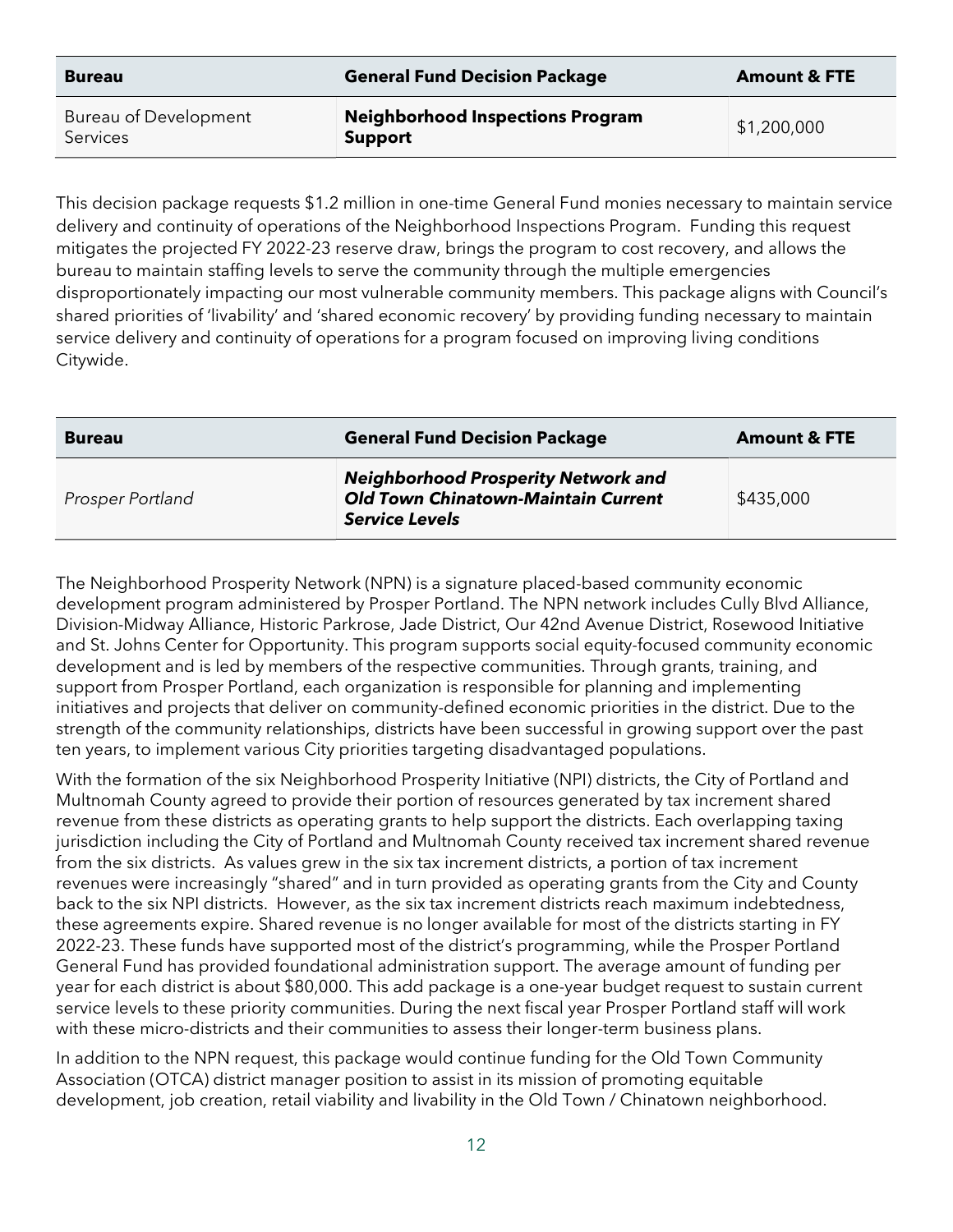The district manager position was created six years ago as part of a grant awarded by Prosper Portland from the General Fund and matched by donations from Old Town businesses, nonprofits, property owners and community members. The district manager works with OTCA to build the capacity of its all-volunteer board and to promote the rapidly evolving, diverse neighborhood through marketing, promotions and events. The district manager's daily presence in the community allows for identification of opportunities to enhance the district. By consistently reaching out to both businesses and residents, the district manager helps the OTCA keep the promises of diversity and inclusion with its members and partners.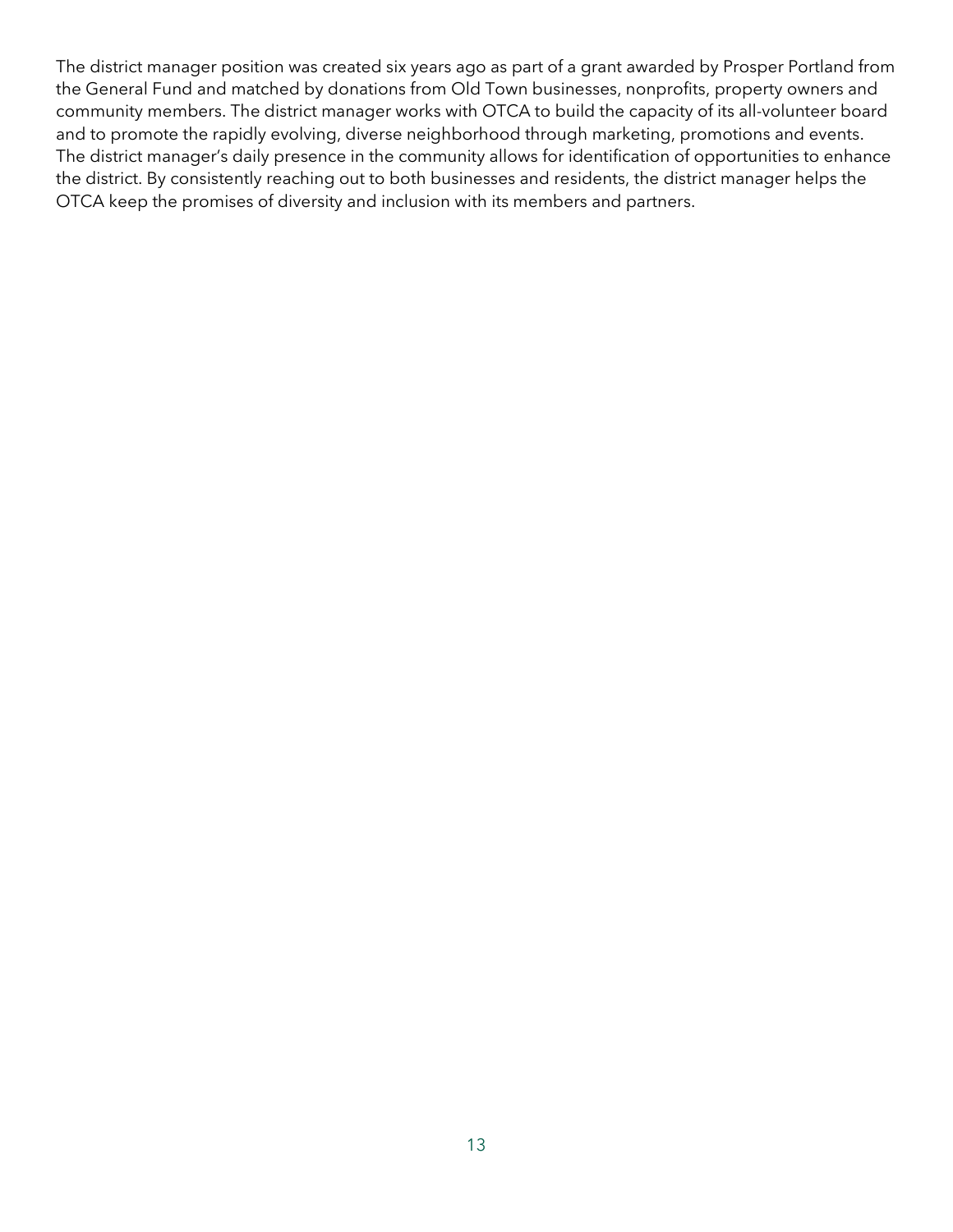# Appendix

This Appendix includes additional information on the evaluations for projects that received a "red flag" for any of the four categories – Eligibility, Equity, Financial Sustainability, or Climate – and the explanation for that assessment. Additionally, projects that received a "yellow" for which the yellow could have a substantial impact on the scope of work or implementation of the project are included with an explanation.

# BUREAU OF EMERGENCY COMMUNICATIONS

#### Decrease Call Wait Times via Coaching Premium

| <b>Review Area</b>                        | <b>Score</b> | <b>Explanation</b>                                                                                                                                                                                                                                                                                                                        |
|-------------------------------------------|--------------|-------------------------------------------------------------------------------------------------------------------------------------------------------------------------------------------------------------------------------------------------------------------------------------------------------------------------------------------|
| <b>Eligibility</b>                        |              | The relevant Expenditure Category (EC) can only cover payroll<br>associated with staff time responding directly to COVID-19. Time<br>spent on other work is not eligible. Bureau feedback to this<br>comment was that none of the work would be COVID-19-related,<br>and so the project isn't eligible as proposed.                       |
| <b>Equity</b>                             |              | This proposal does not address prioritizing communities most<br>impacted and does not articulate a nexus between project<br>deliverables or services and advancing equity or centering equity.<br>The work of the program is framed as neutral with no description of<br>targeted universalism or targeted approach.                      |
| <b>Financial</b><br><b>Sustainability</b> |              | This proposal includes increased premium pay for BOEC<br>dispatchers who act as coaches. This increase would need to be<br>bargained and raises a strong likelihood of expectations of an<br>ongoing increase. The size of the fiscal cliff created by this request<br>is relatively small, with current estimated annual cost \$322,000. |

# BUREAU OF ENVIRONMENTAL SERVICES

#### Green Workforce Opportunities Program

| <b>Review</b><br>Area | <b>Score Explanation</b>                                                                                                                                      |
|-----------------------|---------------------------------------------------------------------------------------------------------------------------------------------------------------|
| <b>Eligibility</b>    | Program cannot legally be limited to people of color without<br>passing a strict scrutiny test. Project team will need to identify an<br>eligible population. |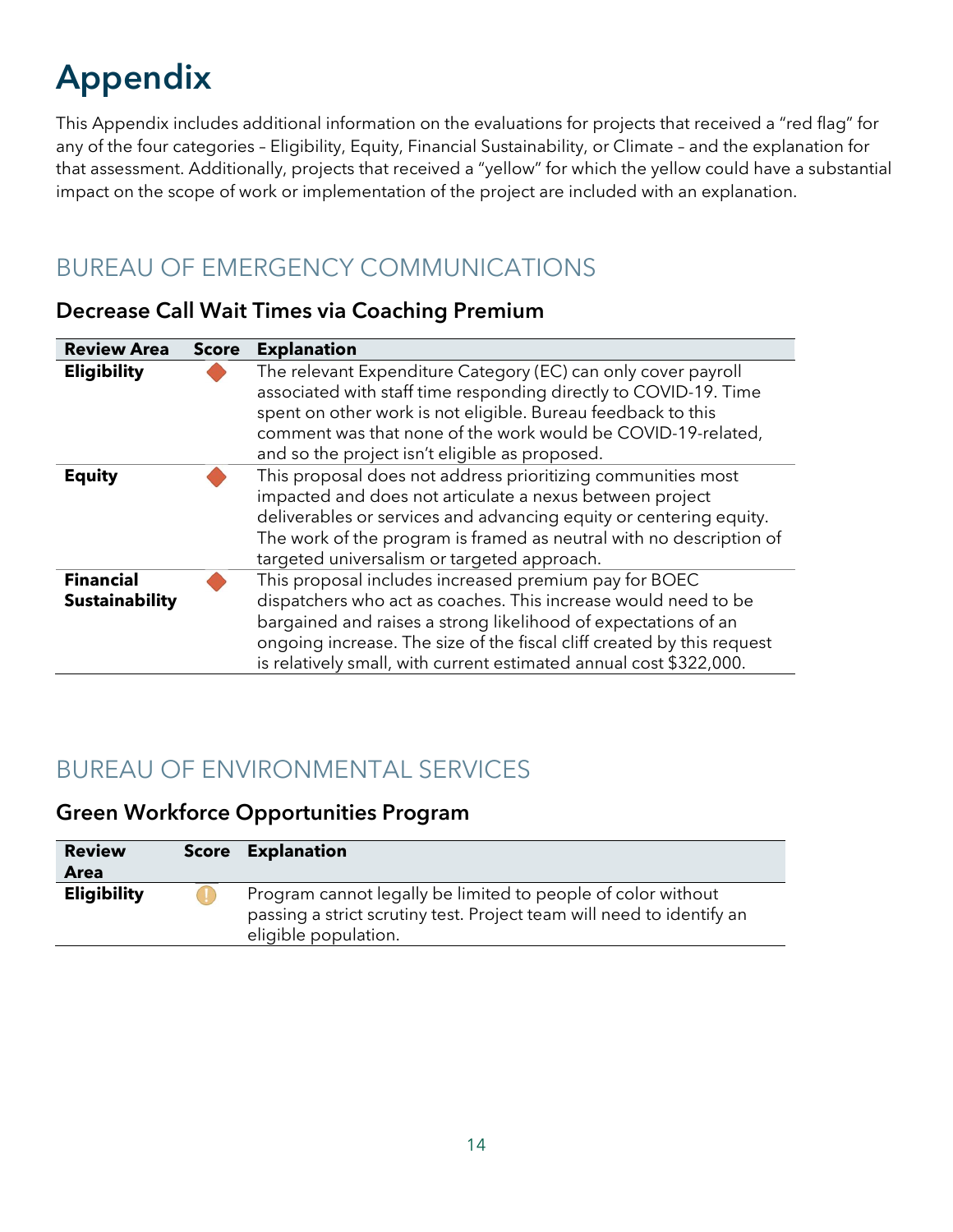# BUREAU OF HUMAN RESOURCES

#### BHR Mental Health Program Manager

| <b>Review Area</b>                        | <b>Score</b> | <b>Explanation</b>                                                                                                                                                                                                                                                                                                                                              |
|-------------------------------------------|--------------|-----------------------------------------------------------------------------------------------------------------------------------------------------------------------------------------------------------------------------------------------------------------------------------------------------------------------------------------------------------------|
| <b>Equity</b>                             |              | This proposal is equitable only if in design and implementation,<br>they ensure software meets accessibility needs and data collected<br>with software is meaningful to impacted communities and includes<br>demographics. Data infrastructure should support equitable<br>decision-making and programming.                                                     |
| <b>Financial</b><br><b>Sustainability</b> |              | This proposal would fund the purchasing of an occupational health<br>software system. There will be ongoing system operational and<br>maintenance costs that have not been identified nor a funding<br>source ascribed. The size of the fiscal cliff is unknown but based<br>upon the cost of the software is likely a few hundred thousand<br>dollars or less. |

# BUREAU OF PLANNING & SUSTAINABILITY

### Unite Oregon Climate Resilience Hub

| <b>Review Area</b>    | <b>Score</b> | <b>Explanation</b>                                                    |
|-----------------------|--------------|-----------------------------------------------------------------------|
| <b>Financial</b>      |              | While this request is to support a discrete one-time capital need, it |
| <b>Sustainability</b> |              | is not clear if or to what extent the City will be expected to        |
|                       |              | financially support the operations the new Climate Resilience Hub.    |
|                       |              | CBO believes this proposal may result in requests or expectations     |
|                       |              | of ongoing support. This can be mitigated by getting clarity from     |
|                       |              | Unite Oregon around intended Climate Hub operations and their         |
|                       |              | expectations for City support therein. The size of the fiscal cliff   |
|                       |              | that could be created by this request is unknown.                     |

### Food Cart Recovery and Growth

| <b>Review Area</b>    | <b>Score</b> | <b>Explanation</b>                                                   |
|-----------------------|--------------|----------------------------------------------------------------------|
| <b>Financial</b>      |              | This request is for a 2-year limited term position and materials and |
| <b>Sustainability</b> |              | services to build capacity and leadership among food cart owners     |
|                       |              | to create 'a sustained network of advocates.' The bureau maintains   |
|                       |              | this is a one-time project but notes that "Unless council directs    |
|                       |              | further investment in this priority business community, BPS will not |
|                       |              | be able to provide ongoing data collection/ updates/ program         |
|                       |              | advancements." CBO believes this program may create a desire or      |
|                       |              | expectation for ongoing service. This can be mitigated by clearly    |
|                       |              | scoping 2-year program goals and explicitly committing only to the   |
|                       |              | 2-year program. The fiscal cliff that would be created by this       |
|                       |              | request is moderate at an estimated annual cost of \$300,000.        |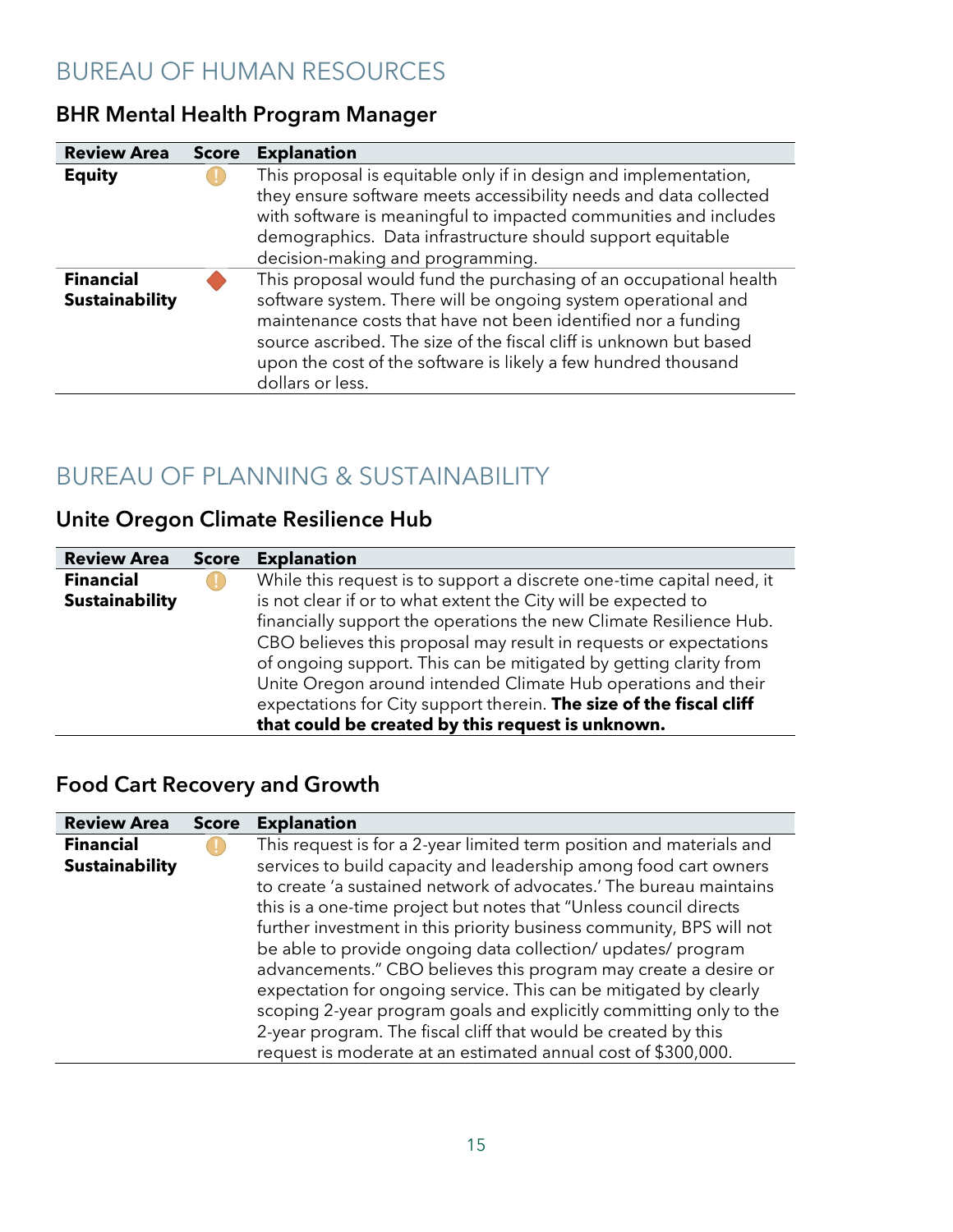#### Smart City Data Governance

| <b>Review Area</b>    | <b>Score</b> | <b>Explanation</b>                                                   |
|-----------------------|--------------|----------------------------------------------------------------------|
| <b>Financial</b>      |              | This request is for a 2-year limited term position to support data   |
| <b>Sustainability</b> |              | governance work. It is paired with a General Fund/Interagency        |
|                       |              | Funded request from BTS for ongoing resources to support the         |
|                       |              | data systems. CBO also believes it's possible that this coordinating |
|                       |              | position would be required to be funded beyond 2024. The size of     |
|                       |              | the fiscal cliff created by this proposal is relatively small, at an |
|                       |              | estimated annual cost of \$140,000. (See the BTS description for the |
|                       |              | estimate related to the BTS request.)                                |

#### RIP Implementation: Anti-Predatory Homeownership Assistance Program

| <b>Review Area</b>    | <b>Score</b> | <b>Explanation</b>                                                      |
|-----------------------|--------------|-------------------------------------------------------------------------|
| <b>Financial</b>      |              | This proposal would fund temporary staff to provide education and       |
| <b>Sustainability</b> |              | training to homeowners to mitigate the risk of predatory buyers         |
|                       |              | displacing vulnerable homeowners. The bureau maintains that the         |
|                       |              | need for this program is specific to the current crisis and will sunset |
|                       |              | after 2024, unless "Council decides to provide resource to this         |
|                       |              | priority community." CBO believes this service may generate             |
|                       |              | community service expectations that are ongoing in nature. This         |
|                       |              | could be mitigated by clearly communicating the commitment to           |
|                       |              | sunset the program with community and hired staff. The size of the      |
|                       |              | fiscal cliff that would be created from this proposal is moderate at    |
|                       |              | an estimated annual cost of \$325,000.                                  |

# BUREAU OF REVENUE & FINANCIAL SERVICES

#### BRFS Bonding and Technical Assistance Program

| <b>Review Area</b>                        | <b>Score</b> | <b>Explanation</b>                                                                                                                                                                                                                                                                                                                                                                                                                   |
|-------------------------------------------|--------------|--------------------------------------------------------------------------------------------------------------------------------------------------------------------------------------------------------------------------------------------------------------------------------------------------------------------------------------------------------------------------------------------------------------------------------------|
| <b>Financial</b><br><b>Sustainability</b> |              | This proposal would fund a position to manage a new program, as<br>well as a contract to provide technical assistance to businesses, and<br>a revolving loan fund. This would be a new program addressing an<br>ongoing need that would create expectations of some level of<br>continued funding. The financial cliff that would be created by this<br>request is moderate, with an estimated annual cost of at least<br>\$485,000. |

### BRFS Construction Contract Support

| <b>Review Area Score Explanation</b> |                                                                       |
|--------------------------------------|-----------------------------------------------------------------------|
| <b>Equity</b>                        | This proposal, as described, relies on the current processes to       |
|                                      | benefit the most impacted communities; these processes are            |
|                                      | insufficient in delivering results to BIPOC communities. Project does |
|                                      | not seem to be scaling up any targeted strategies or demonstrates     |
|                                      | a focus on prioritizing those most impacted. Does not seem to         |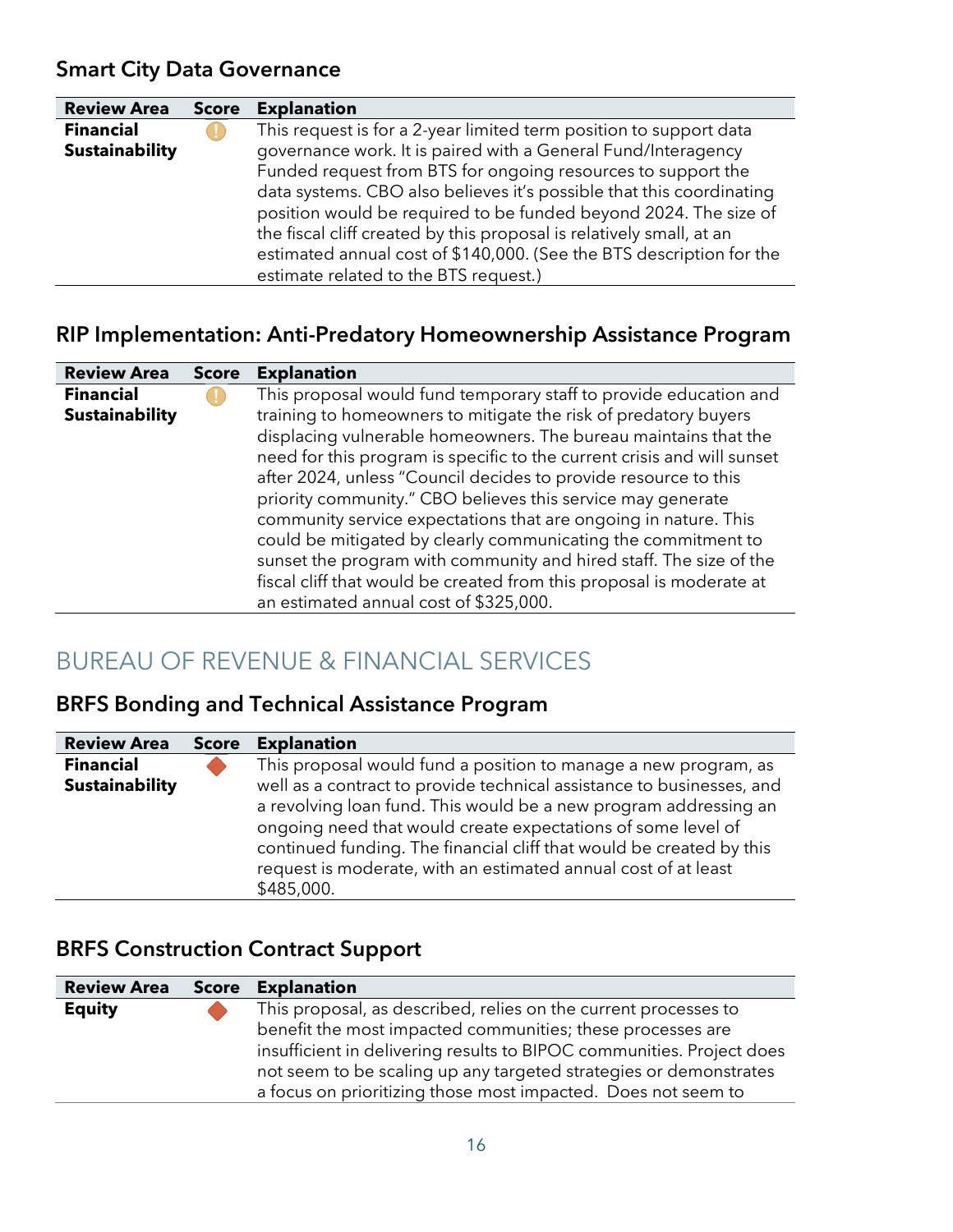|                       | "help or hinder equitable goals or outcomes." A clear connection<br>between the project and marginalized communities is missing.                                                                                                                                                                                                                                                                     |
|-----------------------|------------------------------------------------------------------------------------------------------------------------------------------------------------------------------------------------------------------------------------------------------------------------------------------------------------------------------------------------------------------------------------------------------|
| <b>Financial</b>      | This proposal functions as a revenue backfill for bureaus with                                                                                                                                                                                                                                                                                                                                       |
| <b>Sustainability</b> | construction contracts. CBO thinks it is possible that bureaus may<br>expect or request an ongoing subsidization of this program. This<br>risk can be mitigated by clearly communicating this is a one-time<br>allocation and that bureaus will be expected to pay for this service<br>in the future. The fiscal cliff created by this proposal could be<br>large, with the current request at \$2M. |

## BUREAU OF TECHNOLOGY SERVICES

### BTS Business Intelligence and Data Visualization system

| <b>Review Area</b>    | <b>Score</b> | <b>Explanation</b>                                                   |
|-----------------------|--------------|----------------------------------------------------------------------|
| <b>Financial</b>      |              | This ARPA proposal acknowledged the need for ongoing resources       |
| <b>Sustainability</b> |              | to support the new BI platform. BTS proposed to add \$412,800 to     |
|                       |              | interagency agreements paid by the bureau. BTS also requested a      |
|                       |              | one-time General Fund partial offset for those contributions. This   |
|                       |              | request highlights the ongoing need for new resources to support     |
|                       |              | this proposal. This risk can be mitigated by the planned             |
|                       |              | commitment of bureaus to pick up the ongoing costs via               |
|                       |              | interagency charges. The financial cliff created by this proposal is |
|                       |              | moderate at an estimate of around \$400,000 annually.                |

# CHIEF ADMINISTRATOR'S OFFICE

### CAO Hearings Office Revenue Loss

| <b>Review Area</b>    | <b>Score Explanation</b>                                              |
|-----------------------|-----------------------------------------------------------------------|
| <b>Financial</b>      | The proposal is to provide a one-time revenue replacement 'bridge'    |
| <b>Sustainability</b> | due to reduced tow appealing hearing requests. The request can        |
|                       | be one-time, but CBO notes that this issue may arise in the future as |
|                       | the City considers fine and fee equity.                               |

### CAO Ventilation Upgrades

| <b>Review</b> | <b>Score Explanation</b>                                                                                                                                                                                                                                                                                                     |
|---------------|------------------------------------------------------------------------------------------------------------------------------------------------------------------------------------------------------------------------------------------------------------------------------------------------------------------------------|
| <b>Area</b>   |                                                                                                                                                                                                                                                                                                                              |
| <b>Equity</b> | Proposal could be eligible but does not address how it would<br>advance equity or use any targeted strategies in implementation.<br>Proposal needs to address how populations most impacted, and<br>needs, are considered in upgrade roll out, communications<br>strategies, and role workforce will play in prioritization. |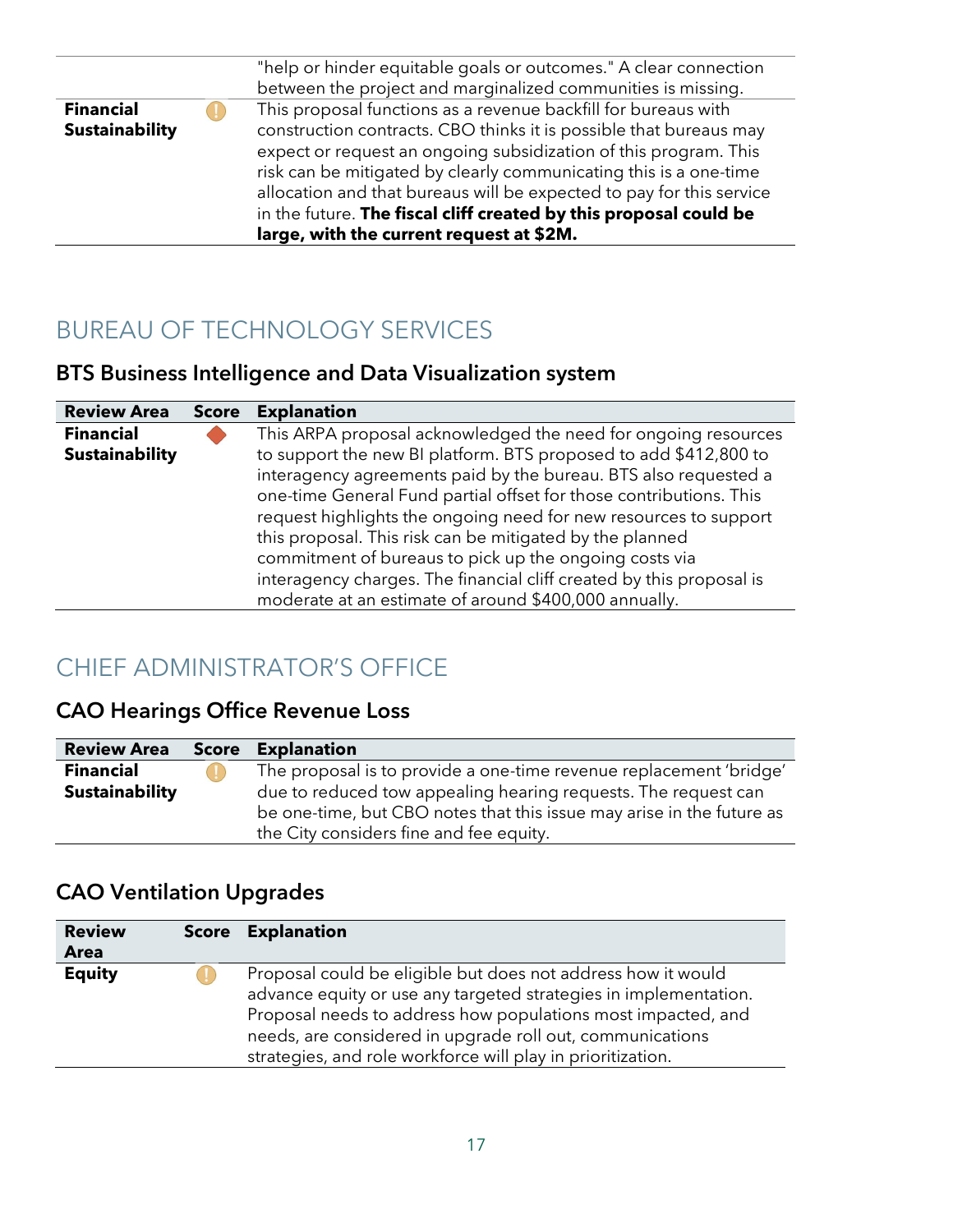# COMMUNITY SAFETY DIVISION

| <b>Review Area</b>                        | <b>Score</b> | <b>Explanation</b>                                                                                                                                                                                                                                                                                                                                                                                                                                                                  |
|-------------------------------------------|--------------|-------------------------------------------------------------------------------------------------------------------------------------------------------------------------------------------------------------------------------------------------------------------------------------------------------------------------------------------------------------------------------------------------------------------------------------------------------------------------------------|
| <b>Financial</b><br><b>Sustainability</b> |              | This proposal would create a new fund for distributing community<br>safety grants to grassroots organizations. CSD proposed to have<br>the fund managed by a foundation, yet to be identified. This is likely<br>an ongoing need, but if this is being managed by a foundation and<br>it is clear that ARPA funds are only used as seed funding, this could<br>be a one-time expense. The fiscal cliff created by this request<br>could be large, with the current request at \$1M. |

### CAO CSD Crisis Response Fund

### CAO CSD Violence Prevention

| <b>Review Area</b>    | Score | <b>Explanation</b>                                                   |
|-----------------------|-------|----------------------------------------------------------------------|
| <b>Financial</b>      |       | This proposal would fund implementation of pilot projects for        |
| <b>Sustainability</b> |       | preventing violence in high-risk communities. Given that this is a   |
|                       |       | clear ongoing need in the community, and no ongoing source of        |
|                       |       | funds has been identified, CBO finds it very likely that ongoing     |
|                       |       | resources will be needed or desired to sustain this work. The fiscal |
|                       |       | cliff created by this request is large, with a \$1M current annual   |
|                       |       | cost.                                                                |

#### CAO CSD Wildland Fire Coordinator

| <b>Review Area</b>                        | <b>Score</b> | <b>Explanation</b>                                                                                                                                                                                                                                                                                                                                                                                                                                                                                                                                                                                    |
|-------------------------------------------|--------------|-------------------------------------------------------------------------------------------------------------------------------------------------------------------------------------------------------------------------------------------------------------------------------------------------------------------------------------------------------------------------------------------------------------------------------------------------------------------------------------------------------------------------------------------------------------------------------------------------------|
| <b>Eligibility</b>                        |              | Additional information about current CDC guidelines is needed to<br>make a determination about whether that basis is appropriate. This<br>project is probably eligible, but will need to demonstrate that<br>existing CDC guidance has led to a current "inability to clear<br>encampments."                                                                                                                                                                                                                                                                                                          |
| <b>Equity</b>                             |              | Proposal does not address possible unintended, negative<br>consequences of destabilizing houseless communities. The<br>proposal or project team will need to integrate the continuum of<br>services and care for people experiencing homelessness that while<br>addressing issues of safety.                                                                                                                                                                                                                                                                                                          |
| <b>Financial</b><br><b>Sustainability</b> |              | While the request has been scoped as a two-year position, CBO<br>believes there may be a continued need for the position and/or the<br>work of the position will generate additional requests for General<br>Fund. However, CBO also notes the significant risk posed by the<br>increased fires and drought conditions experienced in recent years,<br>as highlighted in the Fire Bureau budget review, and notes that<br>these risks persist and grow without resource allocation. The fiscal<br>cliff that could be created by this position request is relatively small,<br>at \$150,000 annually. |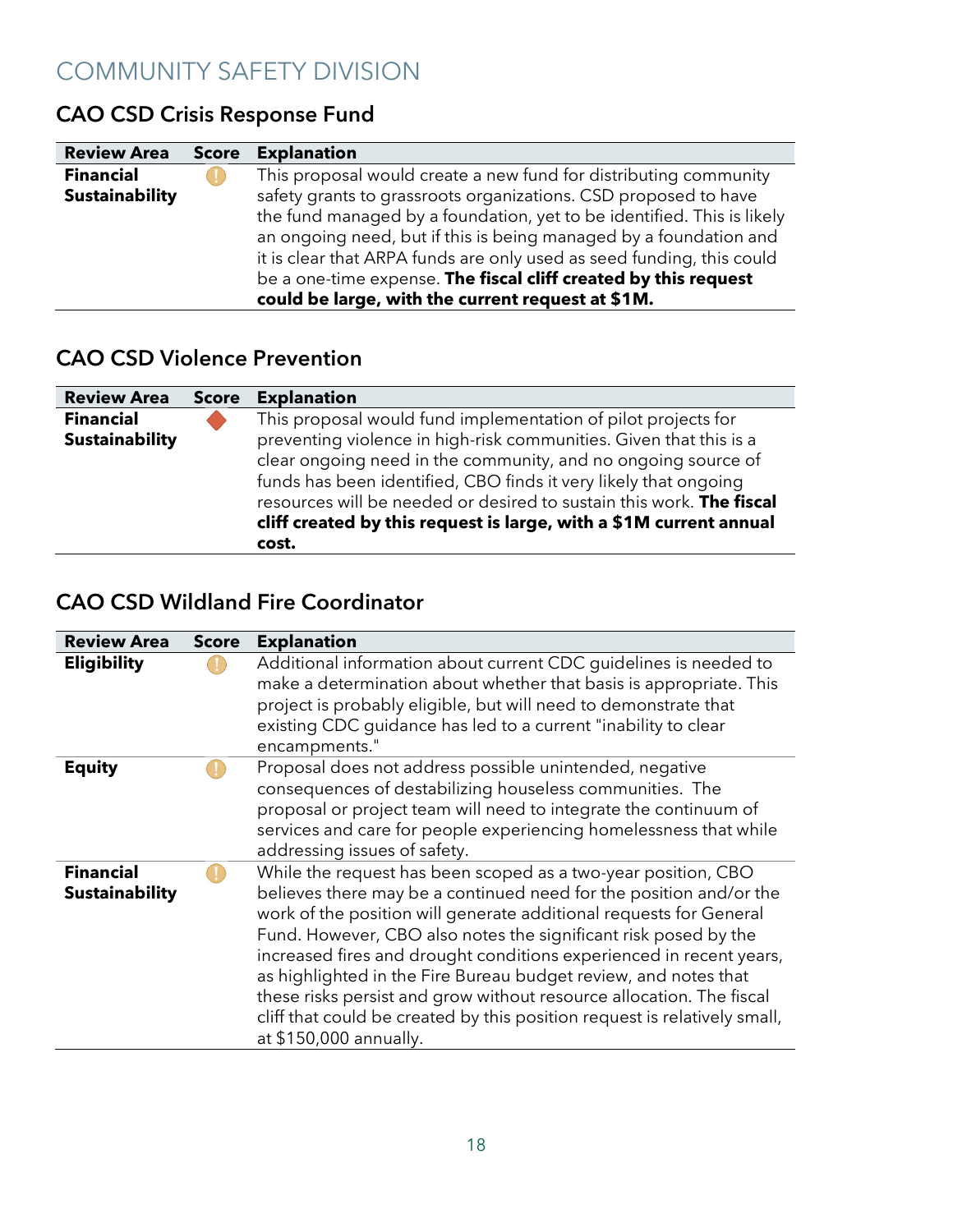#### CAO CSD AYCO Dream Center

| <b>Review Area</b>                        | <b>Score</b> | <b>Explanation</b>                                                                                                                                                                                                                                                                                                                              |
|-------------------------------------------|--------------|-------------------------------------------------------------------------------------------------------------------------------------------------------------------------------------------------------------------------------------------------------------------------------------------------------------------------------------------------|
| <b>Financial</b><br><b>Sustainability</b> |              | While this request is to support a discrete one-time capital need, it<br>is not clear if or to what extent the City will be expected to<br>financially support the operations the new Dream Center. CBO<br>believes this proposal may result in requests or expectations of<br>ongoing support. This can be mitigated by getting clarity around |
|                                           |              | intended Center operations and their expectations for City support<br>therein. The size of the fiscal cliff that could be created by this<br>request is unknown.                                                                                                                                                                                |

# OFFICE OF COMMUNITY TECHNOLOGY

### Digital Literacy Capacity Building for BIPOC Small Business Pilot

| <b>Review</b><br><b>Area</b> | <b>Score Explanation</b>                                                                                                                                   |
|------------------------------|------------------------------------------------------------------------------------------------------------------------------------------------------------|
| <b>Eligibility</b>           | Project cannot legally be limited to BIPOC owners without passing a<br>strict scrutiny test. Project team will need to identify an eligible<br>population. |

# OFFICE OF VIOLENCE PREVENTION

#### OVP Gun Violence Prevention

| <b>Review Area</b>    | <b>Score</b> | <b>Explanation</b>                                                   |
|-----------------------|--------------|----------------------------------------------------------------------|
| <b>Financial</b>      |              | This proposal would provide additional funds for existing one-time   |
| <b>Sustainability</b> |              | grant funding for OVP to grant to community-based organizations.     |
|                       |              | This proposal provides ongoing programming for an ongoing need       |
|                       |              | in the community, and no ongoing source of funds has been            |
|                       |              | identified. The size of the fiscal cliff created by this proposal is |
|                       |              | very large, with \$5.3M requested in annual funds.                   |

# PORTLAND BUREAU OF TRANSPORTATION

### Vibrant and Inclusive Community Spaces

| <b>Review Area</b>    | <b>Score</b> | <b>Explanation</b>                                                    |
|-----------------------|--------------|-----------------------------------------------------------------------|
| <b>Financial</b>      |              | This is an existing ARPA-funded project that includes funding for     |
| <b>Sustainability</b> |              | capital costs and staffing. The bureau states that in addition to     |
|                       |              | staffing needs, there are ongoing maintenance costs associated        |
|                       |              | with the capital expenditures. The bureau is actively seeking a long- |
|                       |              | term funding source for this program, but none has been identified.   |
|                       |              | The size of the fiscal cliff created by this proposal is large, with  |
|                       |              | an annual estimated cost of \$1M-\$2M.                                |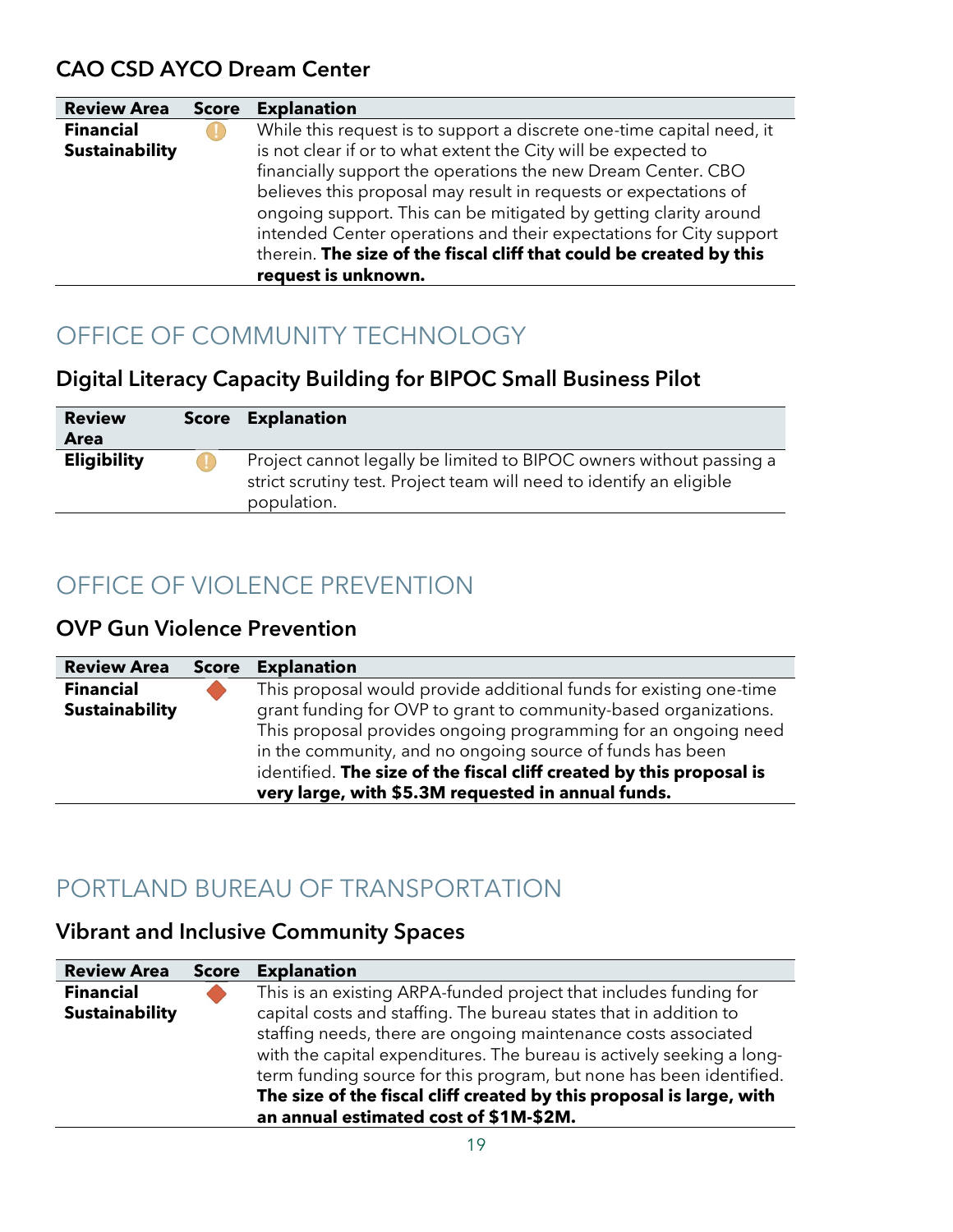### PBOT Support for Small Businesses

| <b>Review Area</b>    | <b>Score</b> | <b>Explanation</b>                                                                                                                                                                                                                                       |
|-----------------------|--------------|----------------------------------------------------------------------------------------------------------------------------------------------------------------------------------------------------------------------------------------------------------|
| <b>Financial</b>      |              | This proposal provides replacement for lost revenue. However, the                                                                                                                                                                                        |
| <b>Sustainability</b> |              | bureau recognizes that additional revenue would be needed to<br>continue the level of service, and ongoing changes would be<br>required. The size of the fiscal cliff created by this proposal is<br>potentially large, as the request is for \$950,000. |

#### PBOT Healthy Business Program

| <b>Review Area</b>    | <b>Score</b> | <b>Explanation</b>                                                   |
|-----------------------|--------------|----------------------------------------------------------------------|
| <b>Financial</b>      |              | While this program has been proposed as time-bound and               |
| <b>Sustainability</b> |              | specifically addressing business challenges during the pandemic,     |
|                       |              | the CBO believes it may generate community desire or expectation     |
|                       |              | of ongoing City subsidization of the program. The size of the fiscal |
|                       |              | cliff that could be created by this proposal is large, as the        |
|                       |              | request equates to roughly \$2.6M annually.                          |

# PORTLAND FIRE AND RESCUE

### PSR Expansion 24/7

| <b>Review Area</b>                        | <b>Score</b> | <b>Explanation</b>                                                                                                                                                                                                                                                                                                                                                                                                                                                                                                                                                                                                                                                                                                                                                                                                                 |
|-------------------------------------------|--------------|------------------------------------------------------------------------------------------------------------------------------------------------------------------------------------------------------------------------------------------------------------------------------------------------------------------------------------------------------------------------------------------------------------------------------------------------------------------------------------------------------------------------------------------------------------------------------------------------------------------------------------------------------------------------------------------------------------------------------------------------------------------------------------------------------------------------------------|
| <b>Financial</b><br><b>Sustainability</b> |              | In addition to one-time ARPA resources, PSR also requested<br>allocation of available ongoing General Fund sitting in policy set<br>aside for this purpose and requested ongoing Recreational<br>Cannabis Funds to fund this expansion. This program addresses a<br>clear ongoing need in the community and is explicitly intended to<br>be ongoing. PSR is actively seeking ongoing funding sources to<br>cover the un-funded portions of the proposed expansion, but these<br>sources have not yet been committed. Should Council wish to<br>proceed with the expansion now, the Council should be prepared<br>to fund the ongoing costs in lieu of other City services should other<br>funding sources not materialize. The size of the current funding<br>gap is estimated to be large, at \$2.9M beginning in FY 2024-<br>25. |

# PORTLAND HOUSING BUREAU

### Land Banking for Affordable Housing

| <b>Review Area Score Explanation</b> |                                                             |
|--------------------------------------|-------------------------------------------------------------|
| <b>Eligibility</b>                   | Projects may have to qualify for HOME funds to be eligible. |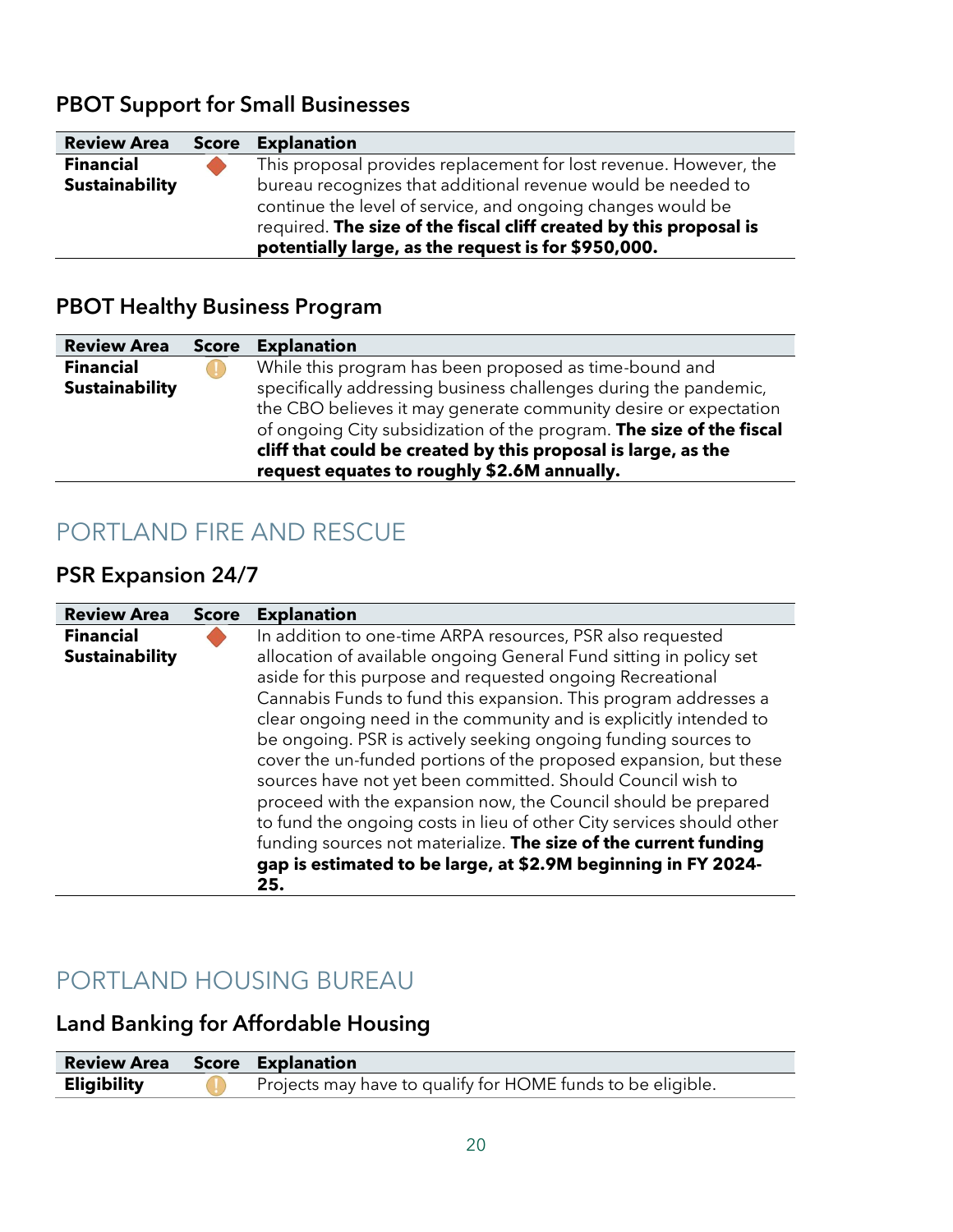| <b>Financial</b><br><b>Sustainability</b> | This proposal is clearly a one-time expense with the purchase of<br>land. However, it is uncertain whether the City currently has<br>sufficient resources to develop affordable housing on newly<br>purchased land. This risk can be mitigated by the fact that the land<br>is an asset that can also be divested if necessary. The bureau stated<br>that financing 200-400 new units of affordable housing on the<br>purchased land would require an estimated \$30-\$60M in gap<br>subsidy. Sources of this subsidy could include future local/regional<br>affordable housing bonds, Tax Increment Financing, or Federal |
|-------------------------------------------|----------------------------------------------------------------------------------------------------------------------------------------------------------------------------------------------------------------------------------------------------------------------------------------------------------------------------------------------------------------------------------------------------------------------------------------------------------------------------------------------------------------------------------------------------------------------------------------------------------------------------|
|                                           | sources such as HOME or CDBG.                                                                                                                                                                                                                                                                                                                                                                                                                                                                                                                                                                                              |
|                                           |                                                                                                                                                                                                                                                                                                                                                                                                                                                                                                                                                                                                                            |

# PHB 82nd Avenue Anti-displacement

| <b>Review</b>      | <b>Score Explanation</b>                                          |
|--------------------|-------------------------------------------------------------------|
| Area               |                                                                   |
| <b>Eligibility</b> | The proposal framing and scope may need to be revised in order to |
|                    | be eligible.                                                      |

# BIPOC Homeownership

| <b>Review</b>      | <b>Score Explanation</b>                                                                                                                                      |
|--------------------|---------------------------------------------------------------------------------------------------------------------------------------------------------------|
| <b>Area</b>        |                                                                                                                                                               |
| <b>Eligibility</b> | Project cannot legally be limited to people of color without passing<br>a strict scrutiny test. Project team will need to identify an eligible<br>population. |

# Expanded Expungement Clinics

| <b>Review</b><br>Area | <b>Score</b> | <b>Explanation</b>                                                                                                                                                                                                                                                                                                                                                                                                                                                                                                                                                                                                                                                                                                                                              |
|-----------------------|--------------|-----------------------------------------------------------------------------------------------------------------------------------------------------------------------------------------------------------------------------------------------------------------------------------------------------------------------------------------------------------------------------------------------------------------------------------------------------------------------------------------------------------------------------------------------------------------------------------------------------------------------------------------------------------------------------------------------------------------------------------------------------------------|
| <b>Eligibility</b>    |              | The proposed use is not an enumerated eligible use and does not<br>appear to be contemplated under the affordable housing or<br>emergency housing assistance language of the Final Rule. However,<br>if the proposal identifies an eligible disproportionately impacted<br>population - which cannot legally be race-based - this activity<br>would be eligible. Examples of populations presumed to be<br>disproportionately impacted by the public health emergency or its<br>negative economic impacts include low-income households and<br>households in qualified census tracts. If a US Treasury-provided<br>population is not used, proposers will need to be able to show data<br>that the proposed population has been disproportionately<br>impacted. |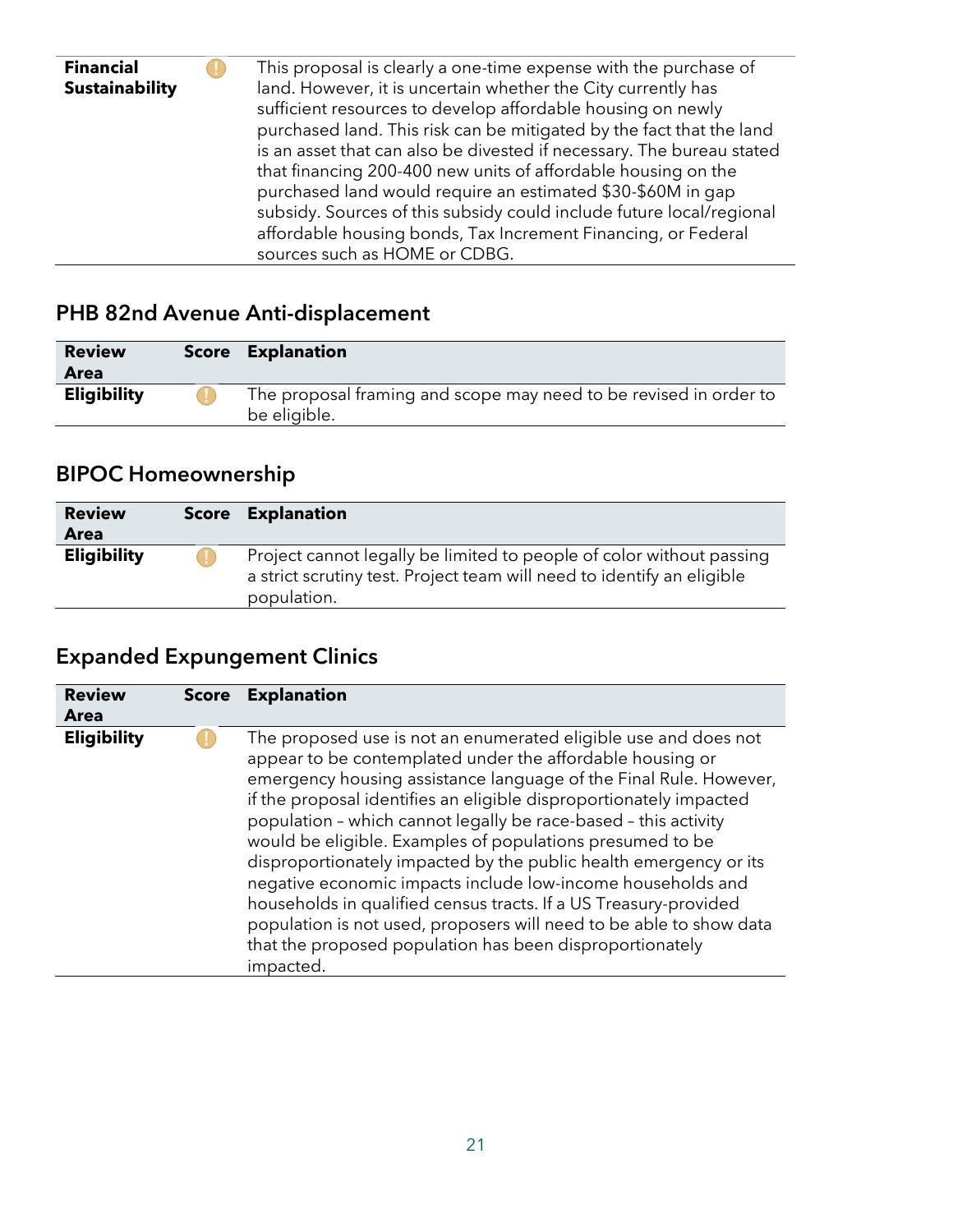# PORTLAND PARKS & RECREATION

| <b>Review Area</b>                        | <b>Score</b> | <b>Explanation</b>                                                                                                                                                                                                                                                                                                            |
|-------------------------------------------|--------------|-------------------------------------------------------------------------------------------------------------------------------------------------------------------------------------------------------------------------------------------------------------------------------------------------------------------------------|
| <b>Eligibility</b>                        |              | This investment is likely eligible only if serving disproportionately<br>impacted communities.                                                                                                                                                                                                                                |
| <b>Financial</b><br><b>Sustainability</b> |              | This program addresses an ongoing need in the community and<br>the Bureau is actively seeking an ongoing funding source. The<br>Parks Levy may be considered as a potential funding source. The<br>fiscal cliff created by this request is large, with 8 new requested<br>positions and likely \$1M or more in ongoing costs. |

### PP&R Community Safety Capacity

# PP&R Plant Trees in Priority Neighborhoods

| <b>Review Area</b>                        | <b>Score</b> | <b>Explanation</b>                                                                                                                                                                                                                                                                                                                                                                                                                                                                                                                                                                                                                                                                                                                                                   |
|-------------------------------------------|--------------|----------------------------------------------------------------------------------------------------------------------------------------------------------------------------------------------------------------------------------------------------------------------------------------------------------------------------------------------------------------------------------------------------------------------------------------------------------------------------------------------------------------------------------------------------------------------------------------------------------------------------------------------------------------------------------------------------------------------------------------------------------------------|
| <b>Eligibility</b>                        |              | Project is eligible if scoped to serve impacted or disproportionately<br>impacted community members as defined in the Final Rule.                                                                                                                                                                                                                                                                                                                                                                                                                                                                                                                                                                                                                                    |
| <b>Financial</b><br><b>Sustainability</b> |              | This request is for a one-time cost to purchase and plant trees and<br>the bureau is prepared to cover maintenance costs of trees planted<br>on or adjacent to City property. Per City Code, street tree<br>maintenance is the responsibility of adjacent property owners and<br>Parks will inform property owners upon planting these trees of their<br>responsibility to be financially responsible for tree maintenance.<br>CBO believes that, given the proposal is to plant trees in<br>predominantly lower-income areas, this proposal may result in the<br>desire or expectation for the City to cover certain street tree<br>maintenance costs. The size of fiscal cliff that could be created<br>by this request is unknown but could be large if there are |
|                                           |              | citywide implications.                                                                                                                                                                                                                                                                                                                                                                                                                                                                                                                                                                                                                                                                                                                                               |

### Mt Scott Community Center Roof

| <b>Review</b><br><b>Area</b> | <b>Score</b> | <b>Explanation</b>                                                                                                                                                                                                                                                                                                                                                                                                                                                                                                                                                             |
|------------------------------|--------------|--------------------------------------------------------------------------------------------------------------------------------------------------------------------------------------------------------------------------------------------------------------------------------------------------------------------------------------------------------------------------------------------------------------------------------------------------------------------------------------------------------------------------------------------------------------------------------|
| <b>Eligibility</b>           |              | Investments in parks serving disproportionately impacted<br>communities are eligible, but this is not described as a park<br>investment per se. The Final Rule suggests median income of the<br>park service area as the proxy to determine this. This project is<br>eligible only if serving an eligible population. Federally-funded<br>capital projects are subject to additional rules, and capital projects<br>funded with Rescue Plan may be required to provide additional<br>justification. Funds will need to be encumbered by 12/31/2024 and<br>spent by 12/31/2026. |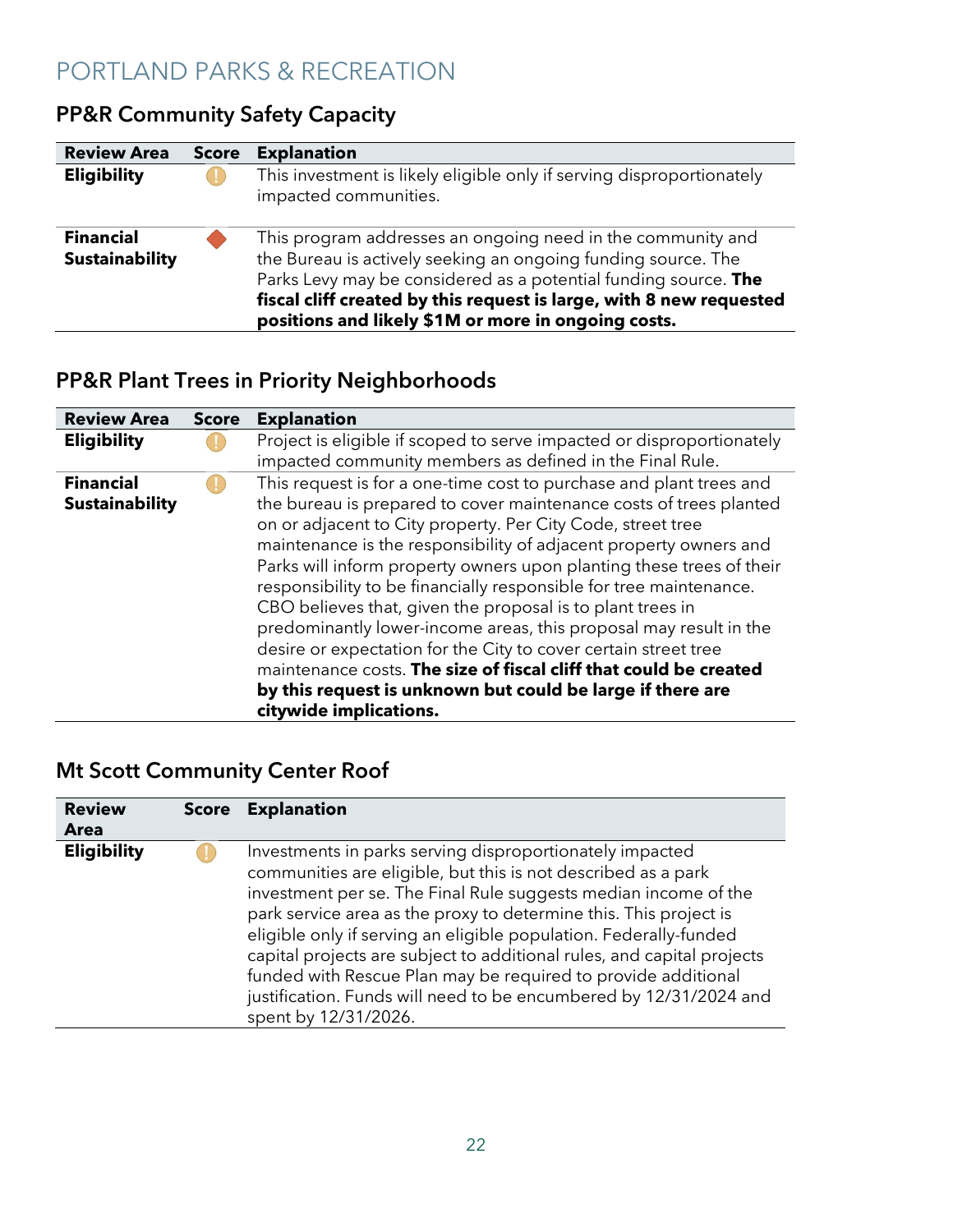### PROSPER PORTLAND

# Prosper Workforce

 $\Big|$ 

| <b>Review Area</b>                        | <b>Score</b> | <b>Explanation</b>                                                                                                                                                                                                                                                                                                                                                                                                                                                                      |
|-------------------------------------------|--------------|-----------------------------------------------------------------------------------------------------------------------------------------------------------------------------------------------------------------------------------------------------------------------------------------------------------------------------------------------------------------------------------------------------------------------------------------------------------------------------------------|
| <b>Financial</b><br><b>Sustainability</b> |              | While the proposal has been scoped with a nexus to addressing the<br>challenges of COVID-19, CBO believes that the desire and demand<br>for this type of support may extend beyond the time period of<br>available ARPA resources. This could be mitigated by clearly<br>establishing and communicating a plan to sunset programming by<br>2024. The size of the fiscal cliff that could be created by this<br>request is large, with an estimated annual cost of between<br>\$2M-\$3M. |

#### Venture Portland

| <b>Review Area</b>    | <b>Score</b> | <b>Explanation</b>                                                                                                                                              |
|-----------------------|--------------|-----------------------------------------------------------------------------------------------------------------------------------------------------------------|
| <b>Financial</b>      |              | While the proposal has been scoped to address the challenges of                                                                                                 |
| <b>Sustainability</b> |              | COVID-19, CBO believes that the desire and demand for this type                                                                                                 |
|                       |              | of support may extend beyond the time period of available ARPA                                                                                                  |
|                       |              | resources. This could be mitigated by clearly establishing and                                                                                                  |
|                       |              | communicating a plan to sunset programming by 2024. The size of                                                                                                 |
|                       |              | the fiscal cliff that could be created by this request is large, with<br>an estimated annual cost of approximately \$900,000 based<br>upon the current request. |

# SPECIAL APPROPRIATIONS

# Streets to Stability

| <b>Review Area</b>    | <b>Score</b> | <b>Explanation</b>                                                                                                                                                                                                                                                                                                                                                                                                                                                                                                                                                                       |
|-----------------------|--------------|------------------------------------------------------------------------------------------------------------------------------------------------------------------------------------------------------------------------------------------------------------------------------------------------------------------------------------------------------------------------------------------------------------------------------------------------------------------------------------------------------------------------------------------------------------------------------------------|
| <b>Financial</b>      |              | This proposal is for three distinct interventions, all of which address                                                                                                                                                                                                                                                                                                                                                                                                                                                                                                                  |
| <b>Sustainability</b> |              | ongoing needs in the community. However, the program has                                                                                                                                                                                                                                                                                                                                                                                                                                                                                                                                 |
|                       |              | clearly communicated an intent to only provide services through                                                                                                                                                                                                                                                                                                                                                                                                                                                                                                                          |
|                       |              | 2024. Even so, CBO believes it likely that there will be pressure and<br>a desire to continue programming beyond 2024. Should Council<br>continue with its commitment to this project, CBO recommends the<br>program either actively develop and deploy clear messaging and<br>plans to sunset program activities or secure a significant outside<br>funding source to support ongoing operations. The size of the<br>fiscal cliff created by this proposal is extremely large with an<br>annual estimated cost of over \$17M to support all three<br>programs included in the proposal. |